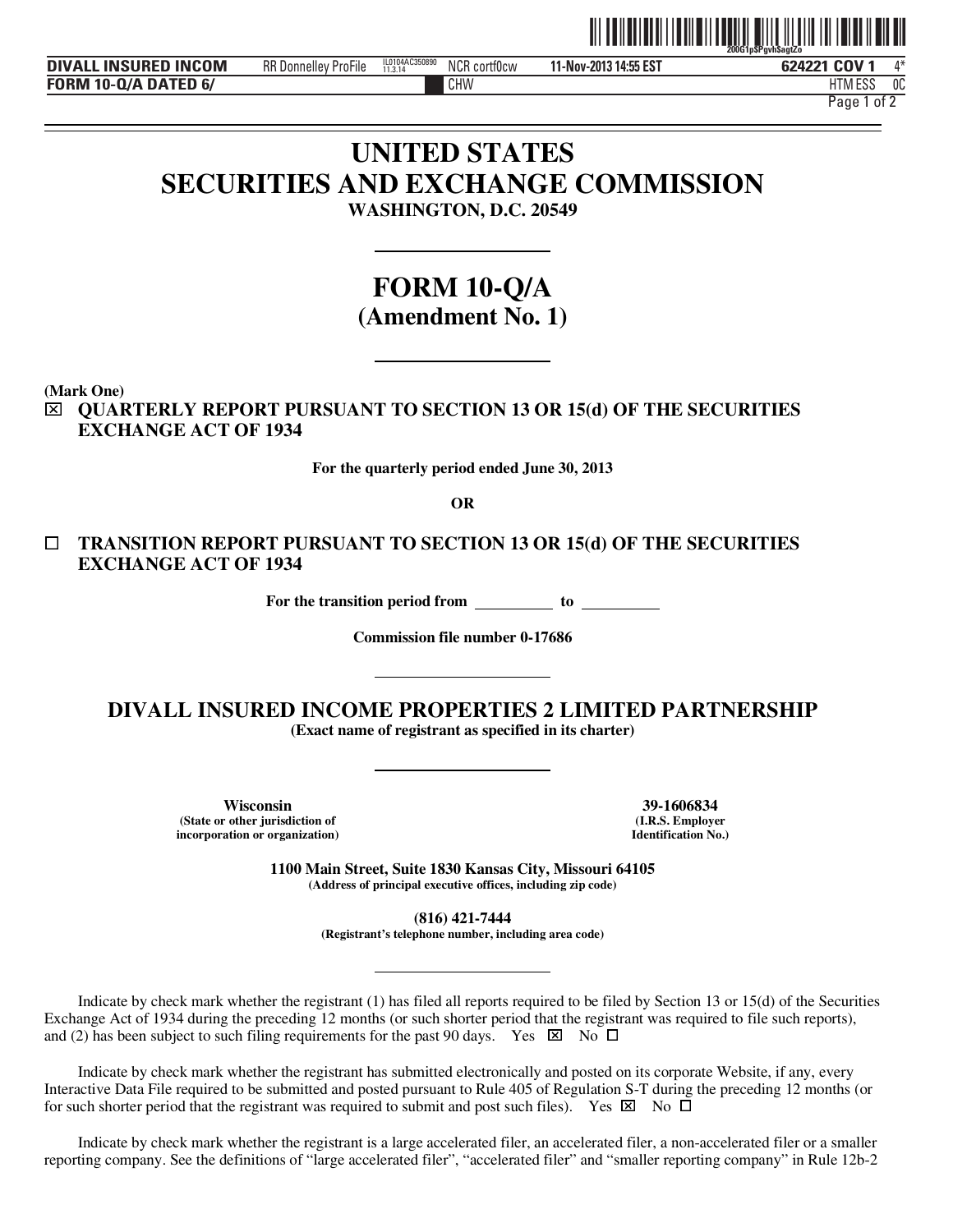|                                                                                                                                                                    |                             |                           |              |                       | 200G1pSPgvhSagtZo                     |             |
|--------------------------------------------------------------------------------------------------------------------------------------------------------------------|-----------------------------|---------------------------|--------------|-----------------------|---------------------------------------|-------------|
| <b>DIVALL INSURED INCOM</b>                                                                                                                                        | <b>RR Donnelley ProFile</b> | IL0104AC350890<br>11.3.14 | NCR cortf0cw | 11-Nov-2013 14:55 EST | 624221 COV 1                          | 4*          |
| <b>FORM 10-Q/A DATED 6/</b>                                                                                                                                        |                             |                           | CHW          |                       | HTM ESS                               | 0C          |
| of the Exchange Act.                                                                                                                                               |                             |                           |              |                       |                                       | Page 2 of 2 |
| Large accelerated filer $\Box$                                                                                                                                     |                             |                           |              |                       | Accelerated filer                     | $\Box$      |
| Non-accelerated filer $\Box$                                                                                                                                       |                             |                           |              |                       | Smaller Reporting Company $\boxtimes$ |             |
| Indicate by check mark whether the registrant is a shell company (as defined in Rule 12b-2 of the Exchange<br>Yes $\Box$<br>$\overline{N}$ $\overline{X}$<br>Act). |                             |                           |              |                       |                                       |             |

 $\overline{a}$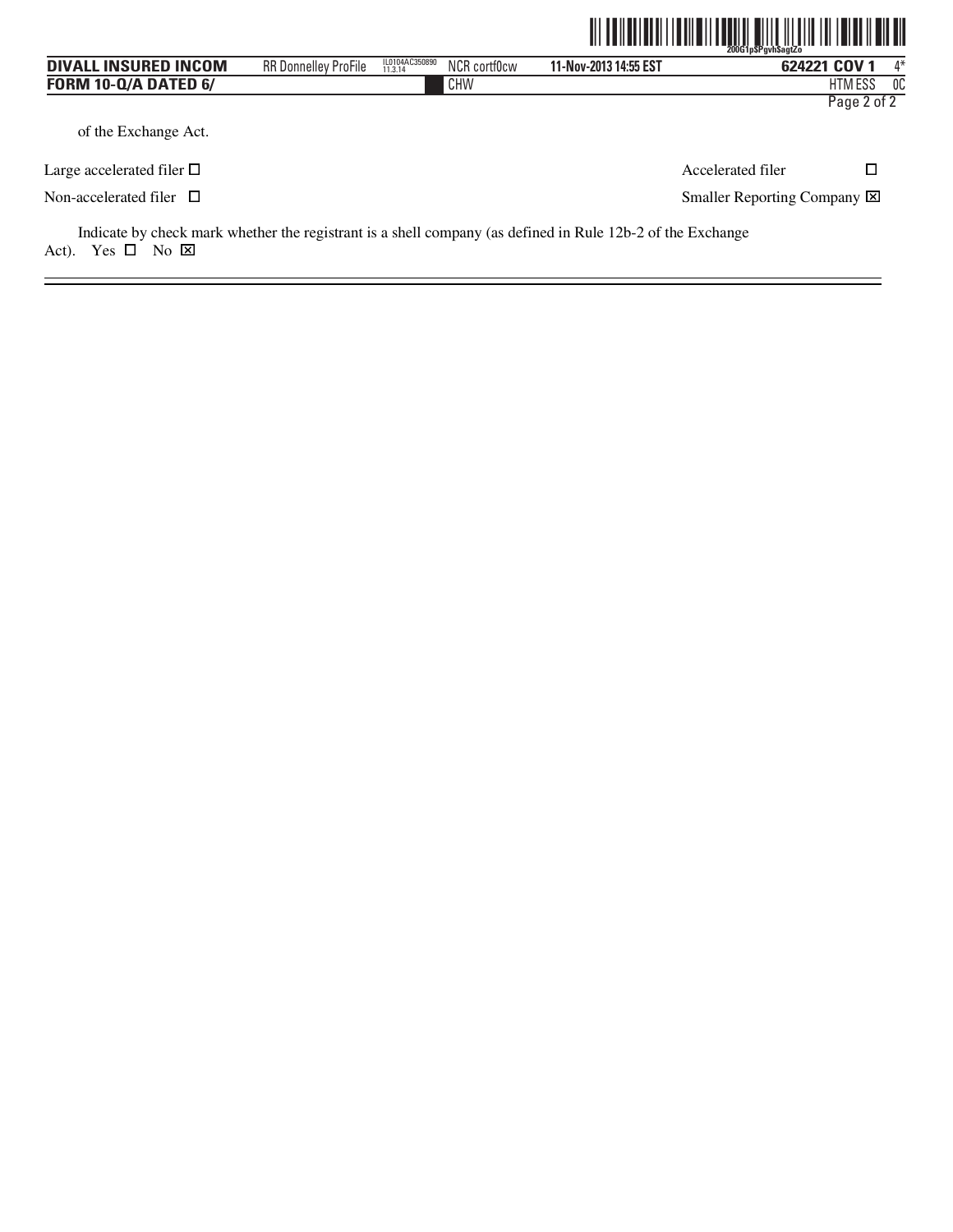

| <b>INCOM</b><br><b>INSURED</b><br><b>DIVALL</b> | RR D<br>. Donnellev :<br><b>ProFile</b> | ACXFBU-MWE-<br>VNIAO.<br><sup>1-MWE-XNQ</sup> NCR nayat0ap<br>11.3.14 | 09-Nov-2013 00:12 EST | $T_{\rm V}$<br>621221 <sup>.</sup> | $\sim$ |
|-------------------------------------------------|-----------------------------------------|-----------------------------------------------------------------------|-----------------------|------------------------------------|--------|
| 10-Q/A DATED 6/<br><b>FORM</b>                  |                                         | CHW                                                                   |                       | roc<br>HIM ESS                     | 0C     |

#### EXPLANATORY NOTE

This Quarterly Report on Form 10-Q/A is being filed by DiVall Insured Income Properties 2 Limited Partnership (the "Partnership") to amend the Quarterly Report on Form 10-Q for the quarter ended June 30, 2013 filed by the Registrant with the Securities and Exchange Commission (the "SEC") on August 12, 2013 to amend and restate Part II, Item 6 of the Form 10-Q to correct certain errors in the exhibit list and file an exhibit that was inadvertently omitted.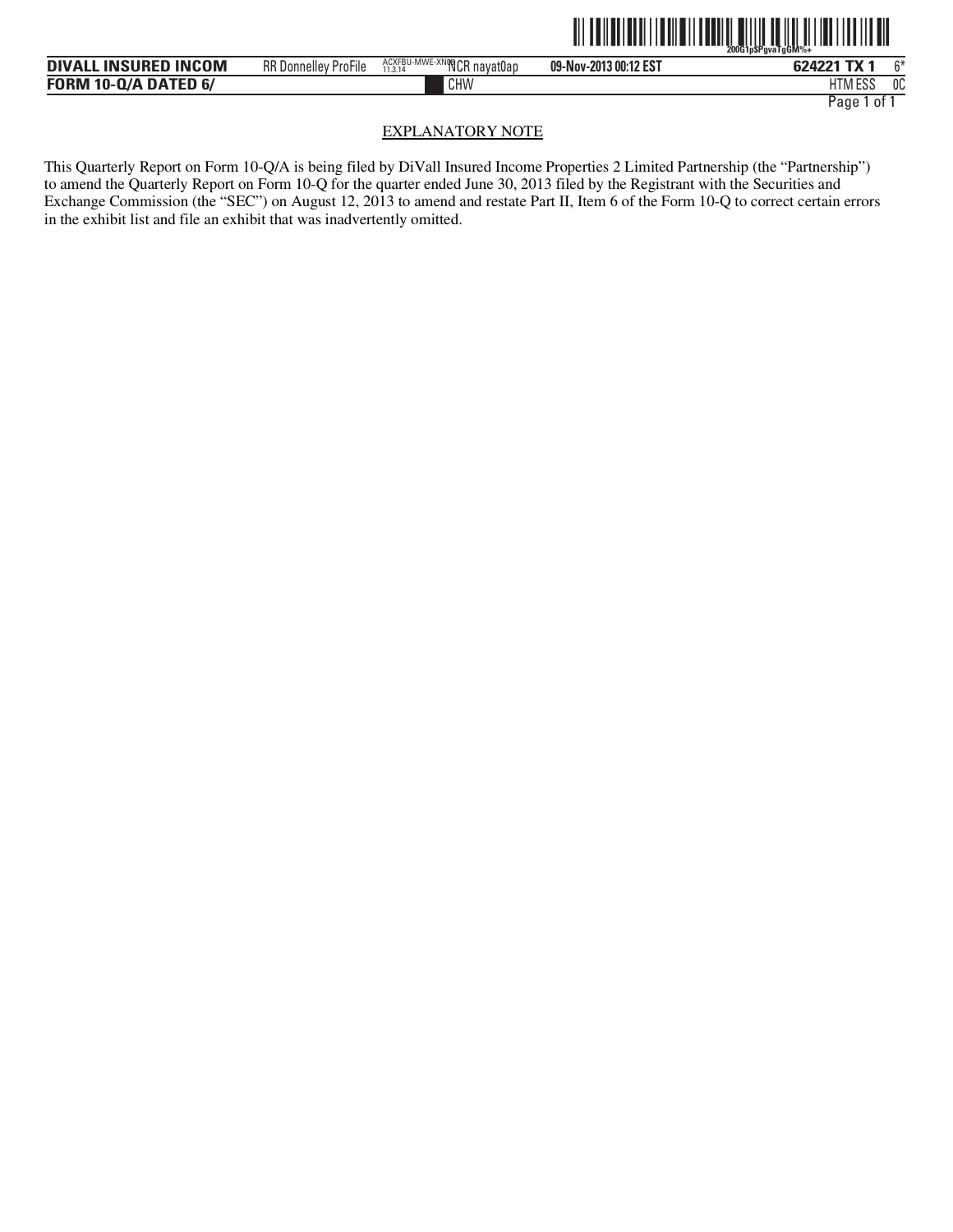

| . INSURED INCOM<br><b>DIVALL</b> | ---<br>RR D<br>, Donnellev<br>ProFile | NCRPRFRS01<br>11.3.14 | NCR pt<br>rend | 09-Nov-2013 00:44 EST | TV 2<br>624221<br>A          | ግ* |
|----------------------------------|---------------------------------------|-----------------------|----------------|-----------------------|------------------------------|----|
| <b>FORM 10-Q/A DATED 6/</b>      |                                       |                       | CHW            |                       | <b>HTM ESS</b><br>$T^{\sim}$ | 0C |

# TABLE OF CONTENTS

#### DIVALL INSURED INCOME PROPERTIES 2 LIMITED PARTNERSHIP FORM 10-Q FOR THE PERIOD ENDED JUNE 30, 2013

| <b>PART I. Financial Information</b>                                                          | Page |
|-----------------------------------------------------------------------------------------------|------|
| Item 1. Financial Statements                                                                  | 3    |
| Item 2. Management's Discussion and Analysis of Financial Condition and Results of Operations | 18   |
| Item 3. Quantitative and Qualitative Disclosure About Market Risk                             | 24   |
| <u>Item 4. Controls and Procedures</u>                                                        | 24   |
| <b>PART II. Other Information</b>                                                             |      |
| <u>Item 1. Legal Proceedings</u>                                                              | 25   |
| Item 1A. Risk Factors                                                                         | 25   |
| <u>Item 2. Unregistered Sale of Equity Securities and Use of Proceeds</u>                     | 25   |
| Item 3. Defaults Upon Senior Securities                                                       | 25   |
| Item 5. Other Information                                                                     | 25   |
| Item 6. Exhibits                                                                              | 25   |
| Signatures                                                                                    | 27   |
|                                                                                               |      |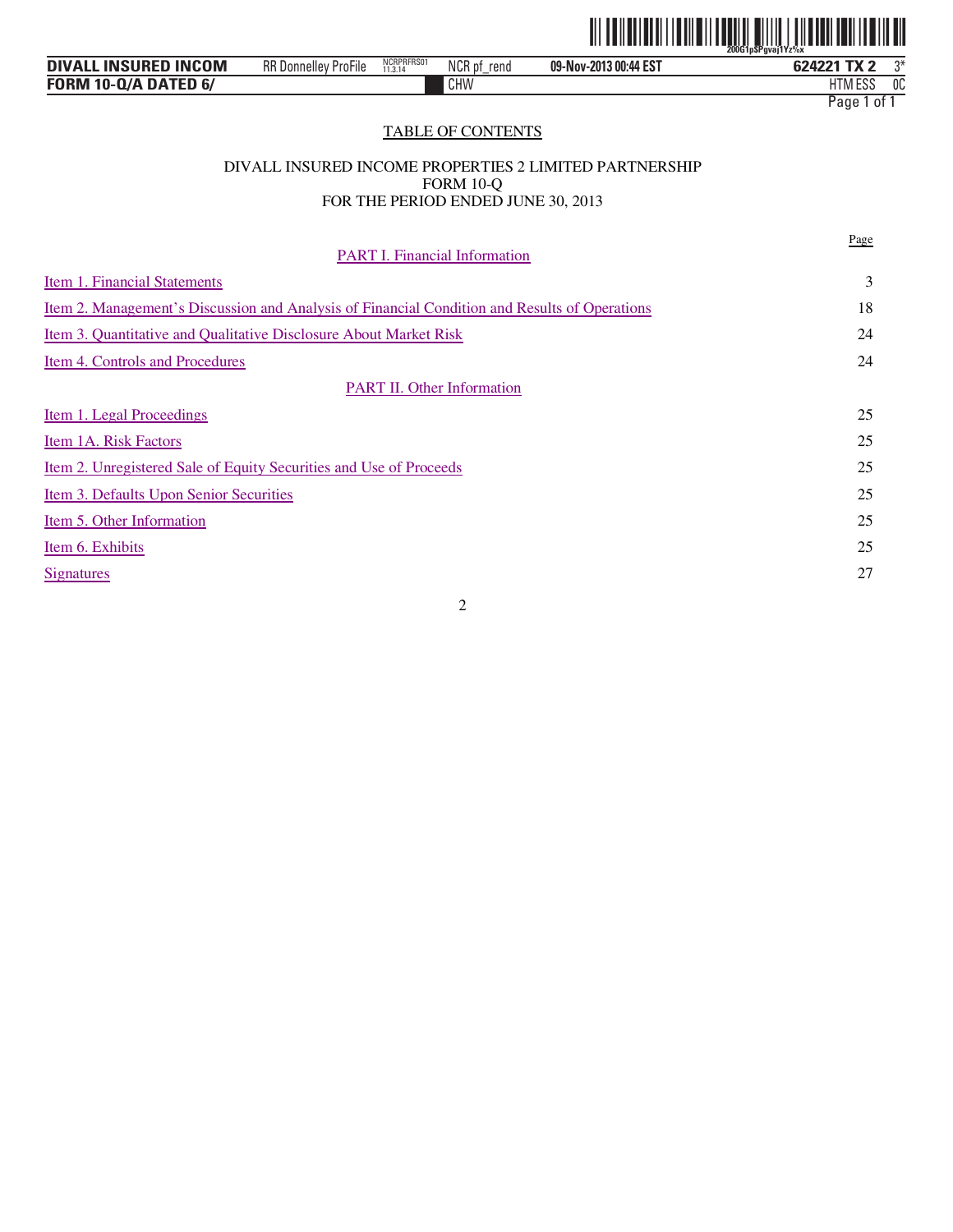

| <b>. INSURED INCOM</b><br><b>DIVALL</b> | ---<br>RR D<br>، Donnellev<br>ProFile | NCRPRFRS01<br>11.3.14 | NCR pt<br>rend | 09-Nov-2013 00:44 EST | 624221<br>TV 1<br>n          | ∩* |
|-----------------------------------------|---------------------------------------|-----------------------|----------------|-----------------------|------------------------------|----|
| <b>FORM 10-Q/A DATED 6/</b>             |                                       |                       | CHW            |                       | <b>HTM ESS</b><br><b>FOO</b> | 0C |

#### **PART I—FINANCIAL INFORMATION Item 1. Financial Statements**

# **DIVALL INSURED INCOME PROPERTIES 2 LIMITED PARTNERSHIP**

# **CONDENSED BALANCE SHEETS**

**June 30, 2013 and December 31, 2012** 

# **ASSETS**

|                                             | June 30,      | December 31,            |
|---------------------------------------------|---------------|-------------------------|
|                                             | 2013          | 2012                    |
| <b>INVESTMENT PROPERTIES: (Note 3)</b>      |               |                         |
| Land                                        | \$2,956,118   | \$2,956,118             |
| <b>Buildings</b>                            | 5,028,699     | 5,028,699               |
| Accumulated depreciation                    | (3,909,934)   | (3,834,881)             |
| Net investment properties                   | \$4,074,883   | \$4,149,936             |
| <b>CURRENT ASSETS:</b>                      |               |                         |
| Cash                                        | \$<br>185,736 | $\mathbb{S}$<br>693,221 |
| Cash held in Indemnification Trust (Note 9) | 452,407       | 452,094                 |
| Security deposit escrow                     | 70,498        | 2,911                   |
| Property tax cash escrow                    | 30,660        | 25,427                  |
| Condemnation award receivable (Note 3)      | 543,185       | $\Omega$                |
| Rents and other receivables                 | 32,937        | 465,406                 |
| Total current assets                        | \$1,315,423   | \$1,639,059             |
| <b>OTHER ASSETS:</b>                        |               |                         |
| Property held for sale (Note 3)             | $\theta$      | 33,991                  |
| Deferred rent receivable                    | 4,950         | 1,971                   |
| Prepaid insurance                           | 1,961         | 4,902                   |
| Deferred charges, net                       | 187,163       | 201,499                 |
| Note receivable (Note 11)                   | 180,697       | 197,292                 |
| Total other assets                          | 374,771       | \$<br>439,655           |
| <b>Total assets</b>                         | \$5,765,077   | \$6,228,650             |
|                                             |               |                         |

The accompanying notes are an integral part of these condensed financial statements.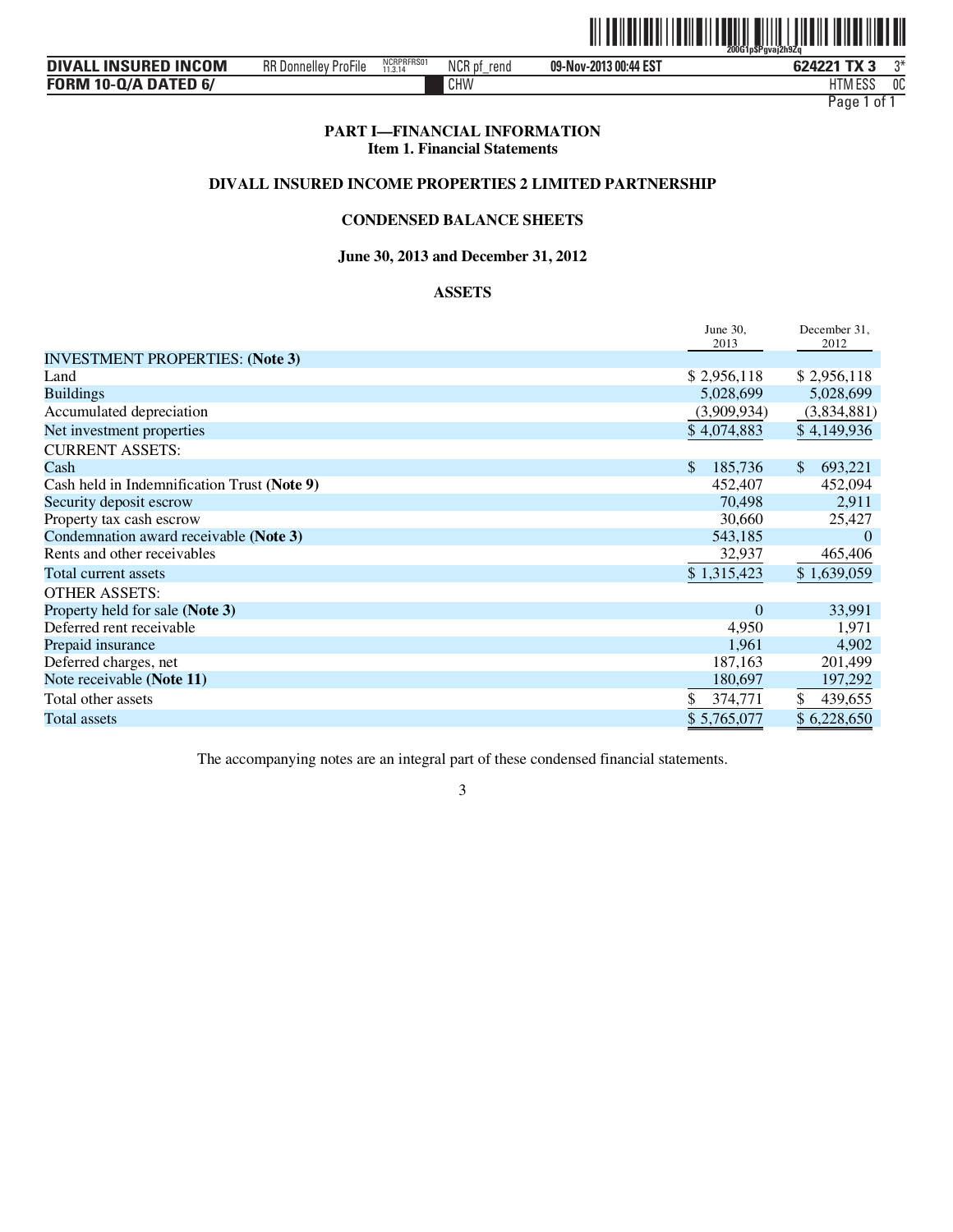

| <b>DIVALL INSURED INCOM</b> | <b>RR</b> Donnelley<br>$-\cdot$ .<br><sup>o</sup> roFile | ACXFBU-MWE-<br>E-XNOOCR<br>∶R navat0ar<br>11.3.14 | 09-Nov-2013 00:13 EST | 624221<br>TV.         | $^{\text{A}}$ |
|-----------------------------|----------------------------------------------------------|---------------------------------------------------|-----------------------|-----------------------|---------------|
| <b>FORM 10-Q/A DATED 6/</b> |                                                          | CHW                                               |                       | <b>FOO</b><br>HIM ESS | 0C            |

# **DIVALL INSURED INCOME PROPERTIES 2 LIMITED PARTNERSHIP**

# **CONDENSED BALANCE SHEETS**

**June 30, 2013 and December 31, 2012** 

#### **LIABILITIES AND PARTNERS' CAPITAL**

|                                                                                          | June 30.<br>2013 | December 31.<br>2012 |
|------------------------------------------------------------------------------------------|------------------|----------------------|
| <b>CURRENT LIABILITIES:</b>                                                              |                  |                      |
| Accounts payable and accrued expenses                                                    | \$32,676         | \$23,239             |
| Property tax payable                                                                     | 30.664           | 25,431               |
| Due to general partner (Note 6)                                                          | 17,992           | 1,332                |
| Deferred tenant award proceeds                                                           | 181,062          | $\theta$             |
| Security deposits                                                                        | 70,440           | 70,440               |
| Unearned rental income                                                                   | 5,000            | 5,000                |
| Total current liabilities                                                                | \$337,834        | \$125,442            |
| <b>CONTINGENCIES AND COMMITMENTS (Notes 8 and 9)</b>                                     |                  |                      |
| PARTNERS' CAPITAL: (Notes 1, 4 and 10)                                                   |                  |                      |
| <b>General Partner -</b>                                                                 |                  |                      |
| Cumulative net income                                                                    | \$328,250        | \$323,742            |
| Cumulative cash distributions                                                            | (136, 633)       | (134, 830)           |
| Total general partners' capital                                                          | \$191,617        | \$188,912            |
| Limited Partners (46,280.3 interests outstanding at June 30, 2013 and December 31, 2012) |                  |                      |
| Capital contributions                                                                    | \$46,280,300     | \$46,280,300         |
| <b>Offering Costs</b>                                                                    | (6,921,832)      | (6,921,832)          |
| Cumulative net income                                                                    | 38,862,655       | 38,416,325           |
| Cumulative cash distributions                                                            | (72, 145, 268)   | (71,020,268)         |
| Total limited partners' capital                                                          | \$6,075,855      | \$6,754,525          |
| <b>Former General Partner -</b>                                                          |                  |                      |
| Cumulative net income                                                                    | \$707,513        | \$707,513            |
| Cumulative cash distributions                                                            | (1,547,742)      | (1,547,742)          |
| Total former general partners' capital                                                   | $(\$840,229)$    | $(\$840,229)$        |
| Total partners' capital                                                                  | \$5,427,243      | \$6,103,208          |
| Total liabilities and partners' capital                                                  | \$5,765,077      | \$6,228,650          |

The accompanying notes are an integral part of these condensed financial statements.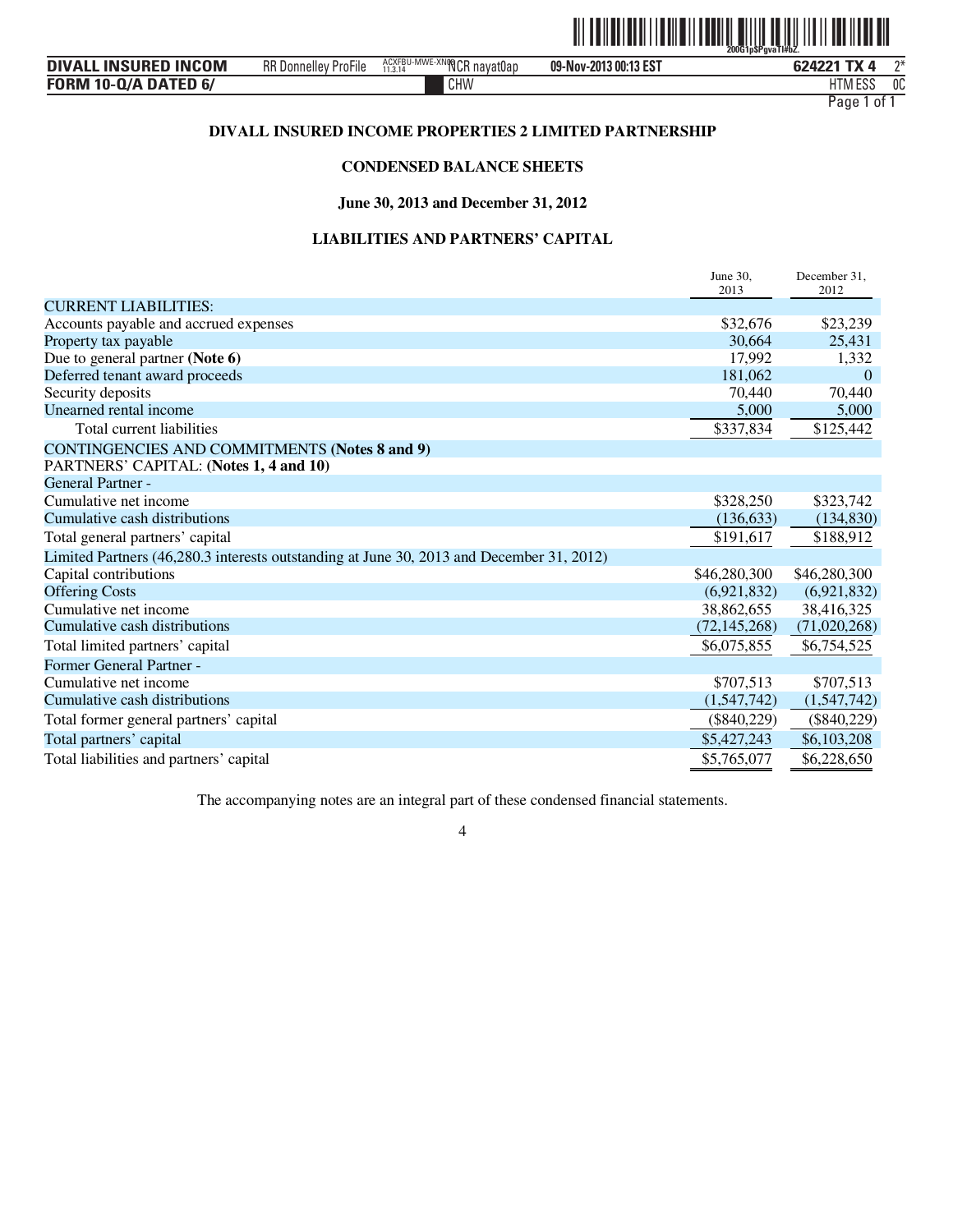

| . INSURED INCOM<br><b>DIVALL</b> | RR D<br>ł Donnellev ProFile | ACXFBU<br><b>MANUE-XNOWCR navalle</b><br>`navat0ap<br>11.3.14 | 09-Nov-2013 00:13 EST | 624221<br>. TV        | $n*$ |
|----------------------------------|-----------------------------|---------------------------------------------------------------|-----------------------|-----------------------|------|
| <b>FORM 10-Q/A DATED 6/</b>      |                             | CHW                                                           |                       | <b>FOO</b><br>HIM ESS | 0C   |
|                                  |                             |                                                               |                       |                       |      |

# **DIVALL INSURED INCOME PROPERTIES 2 LIMITED PARTNERSHIP**

# **CONDENSED STATEMENTS OF INCOME (LOSS)**

#### **For the Three and Six Month Periods Ended June 30, 2013 and 2012**

|                                                     |                       | Three Months ended    | <b>Six Months Ended</b> |                     |  |
|-----------------------------------------------------|-----------------------|-----------------------|-------------------------|---------------------|--|
|                                                     | June 30.              | June 30.              | June 30,                | June 30.            |  |
|                                                     | 2013<br>(Unaudited)   | 2012<br>(Unaudited)   | 2013<br>(Unaudited)     | 2012<br>(Unaudited) |  |
| <b>OPERATING REVENUES:</b>                          |                       |                       |                         |                     |  |
| Rental income (Note 5)                              | \$289,320             | \$281,025             | \$545,524               | \$536,550           |  |
| <b>TOTAL OPERATING REVENUES</b>                     | 289,320               | 281,025               | 545,524                 | 536,550             |  |
| <b>OPERATING EXPENSES</b>                           |                       |                       |                         |                     |  |
| Partnership management fees (Note 6)                | 64,734                | 63,420                | 128,592                 | 125,504             |  |
| Restoration fees (Note 6)                           | $\overline{0}$        | $\theta$              | $\mathbf{0}$            | 40                  |  |
| <b>Insurance</b>                                    | 1,471                 | 1,473                 | 2,940                   | 2,946               |  |
| General and administrative                          | 13,578                | 27,860                | 34,607                  | 54,497              |  |
| Advisory Board fees and expenses                    | 2,625                 | 2,625                 | 5,250                   | 5,250               |  |
| Professional services                               | 46,370                | 80,752                | 145,011                 | 137,298             |  |
| Depreciation                                        | 37,526                | 37,526                | 75,053                  | 75,053              |  |
| Amortization                                        | 7,168                 | 7,200                 | 14,336                  | 14,400              |  |
| TOTAL OPERATING EXPENSES                            | 173,472               | 220,856               | 405,789                 | 414,988             |  |
| <b>OTHER INCOME</b>                                 |                       |                       |                         |                     |  |
| Interest income                                     | 434                   | 472                   | 1,216                   | 766                 |  |
| Note receivable interest income (Note 11)           | 3,376                 | 4,444                 | 6,903                   | 8,998               |  |
| Recovery of amounts previously written off (Note 2) | $\boldsymbol{0}$      | $\overline{0}$        | $\mathbf{0}$            | 1,000               |  |
| Other income                                        | $\boldsymbol{0}$      | 1,061                 | 280                     | 1,541               |  |
| <b>TOTAL OTHER INCOME</b>                           | 3,810                 | 5,977                 | 8,399                   | 12,305              |  |
| <b>INCOME FROM CONTINUING OPERATIONS</b>            | 119,658               | 66,146                | 148,134                 | 133,867             |  |
| INCOME (LOSS) FROM DISCONTINUED                     |                       |                       |                         |                     |  |
| <b>OPERATIONS</b> (Notes 1 and 3)                   | 304,338               | (9,519)               | 302,704                 | (22, 921)           |  |
| <b>NET INCOME</b>                                   | \$423,996             | \$56,627              | \$450,838               | \$110,946           |  |
| NET INCOME-GENERAL PARTNER                          | 4,240<br>\$.          | \$<br>566             | $\mathbb{S}$<br>4,508   | \$<br>1,110         |  |
| NET INCOME-LIMITED PARTNERS                         | 419,756               | 56,061                | 446,330                 | 109,836             |  |
|                                                     | \$423,996             | \$56,627              | \$450,838               | \$110,946           |  |
| PER LIMITED PARTNERSHIP INTEREST,                   |                       |                       |                         |                     |  |
| Based on 46,280.3 interests outstanding:            |                       |                       |                         |                     |  |
| <b>INCOME FROM CONTINUING OPERATIONS</b>            | $\mathcal{S}$<br>2.56 | $\mathcal{S}$<br>1.41 | $\mathcal{S}$<br>3.17   | \$<br>2.86          |  |
| INCOME (LOSS) FROM DISCONTINUED OPERATIONS          | 6.51                  | (0.20)                | 6.48                    | (0.49)              |  |
| NET INCOME PER LIMITED PARTNERSHIP INTEREST         | \$<br>9.07            | \$<br>1.21            | 9.64<br>\$              | \$<br>2.37          |  |
|                                                     |                       |                       |                         |                     |  |

The accompanying notes are an integral part of these condensed financial statements.

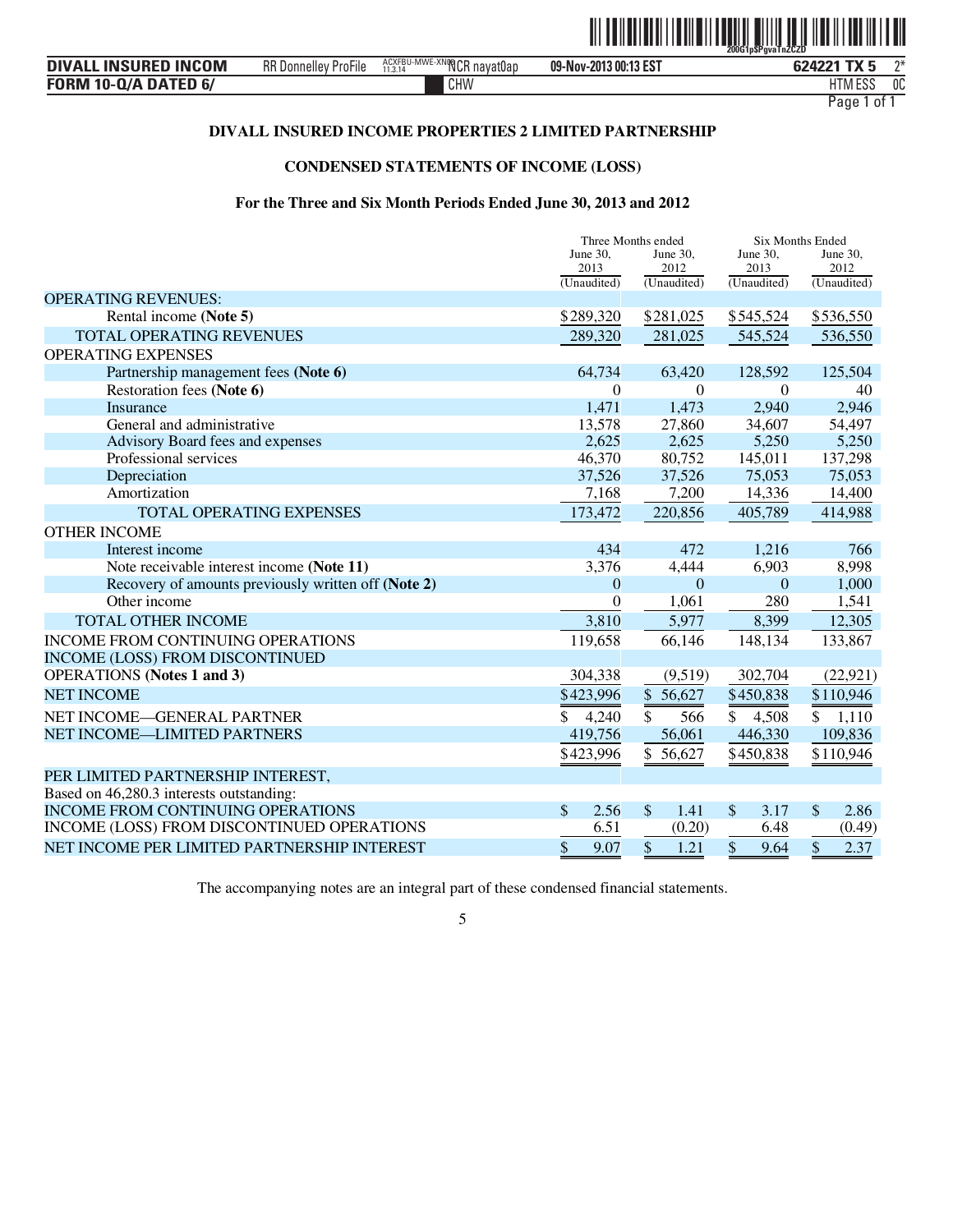

| <b>DIVALL INSURED INCOM</b> | $-\cdot$ .<br>RR D<br>ProFile<br>. Donnellev | ACXFBU-MWE-XNOOLP<br>.R navat0ar<br>11.3.14 | 09-Nov-2013 00:13 EST | 621221 <sup>.</sup><br>rv. | $n*$ |
|-----------------------------|----------------------------------------------|---------------------------------------------|-----------------------|----------------------------|------|
| <b>FORM 10-Q/A DATED 6/</b> |                                              | CHW                                         |                       | roc<br>HIM ESS             | 0C   |

# **DIVALL INSURED INCOME PROPERTIES 2 LIMITED PARTNERSHIP**

# **CONDENSED STATEMENTS OF CASH FLOWS**

#### **For the Six Month Periods Ended June 30, 2013 and 2012**

|                                                                             | <b>Six Months Ended</b> |                       |
|-----------------------------------------------------------------------------|-------------------------|-----------------------|
|                                                                             | June 30, 2013           | June 30, 2012         |
|                                                                             | (Unaudited)             | (Unaudited)           |
| <b>CASH FLOWS FROM OPERATING ACTIVITIES:</b><br>Net income                  | \$                      |                       |
| Net gain on disposal of land                                                | 450,839<br>(307,270)    | \$110,946<br>$\Omega$ |
| Adjustments to reconcile net income to net cash from operating activities - |                         |                       |
| Depreciation and amortization                                               | 89,389                  | 89,453                |
| Recovery of amounts previously written off                                  | 0                       | (1,000)               |
| Interest paid (applied) to Indemnification Trust account                    | (313)                   | 177                   |
| Decrease in rents and other receivables                                     | 432,469                 | 404,810               |
| Increase in property tax cash escrow                                        | (5,233)                 | (4,178)               |
| Increase in security deposit escrow                                         | (67, 587)               | $\theta$              |
| Decrease in prepaid insurance                                               | 2,941                   | 4,327                 |
| Increase in deferred rent receivable                                        | (2,979)                 | (2,802)               |
| Increase in accounts payable and accrued expenses                           | 9,437                   | 2,988                 |
| Increase in property tax payable                                            | 5,233                   | 4,178                 |
| Increase (Decrease) in due to General Partner                               | 16,660                  | (1,530)               |
| Net cash from operating activities                                          | 623,586                 | 607,369               |
| <b>CASH FLOWS FROM INVESTING ACTIVITIES:</b>                                |                         |                       |
| Note receivable, principal payment received                                 | 16,595                  | 12,134                |
| Net proceeds from sale of condemned land                                    | 341,261                 | $\Omega$              |
| Condemnation award receivable                                               | (543, 185)              | $\Omega$              |
| Deferred tenant award proceeds                                              | 181,062                 | $\theta$              |
| Recoveries from former General Partner affiliates                           | $\boldsymbol{0}$        | 1,000                 |
| Net cash from (used in) investing activities                                | (4,267)                 | 13,134                |
| Cash distributions to Limited Partners                                      | (1,125,000)             | (875,000)             |
| Cash distributions to General Partner                                       | (1,803)                 | (444)                 |
| Net cash used in financing activities                                       | (1,126,803)             | (875, 444)            |
| <b>NET DECREASE IN CASH</b>                                                 | (507, 484)              | (254, 941)            |
| CASH AT BEGINNING OF YEAR                                                   | 693,221                 | 771,250               |
| <b>CASH AT END OF PERIOD</b>                                                | \$<br>185,736           | \$<br>516,309         |
|                                                                             |                         |                       |

The accompanying notes are an integral part of these financial statements.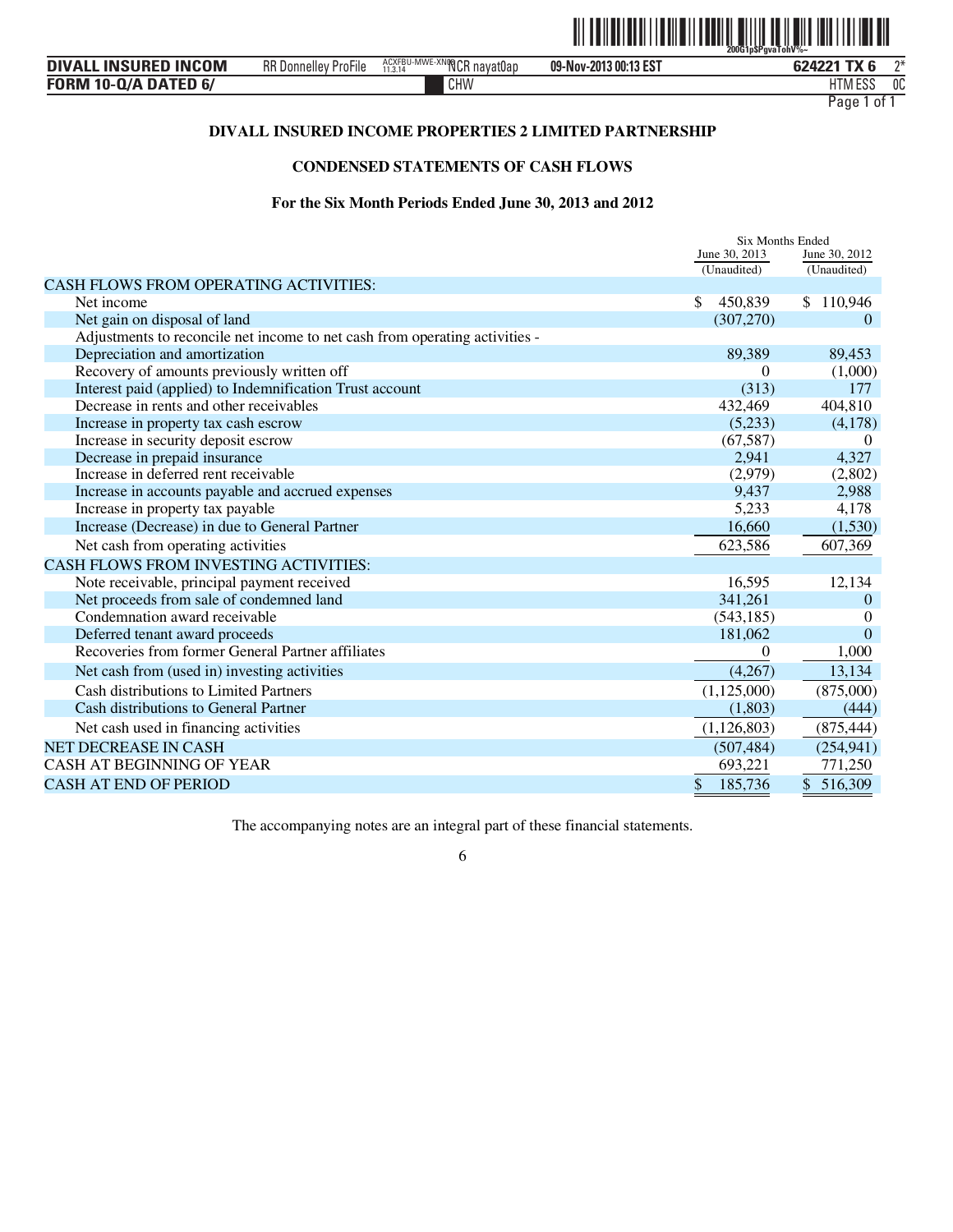

CHW FILM THE CHANNEL CHANNEL CHANNEL CHANNEL CHANNEL CHANNEL CHANNEL CHANNEL CHANNEL CHANNEL CHANNEL CHANNEL CHANNEL CHANNEL CHANNEL CHANNEL CHANNEL CHANNEL CHANNEL CHANNEL CHANNEL CHANNEL CHANNEL CHANNEL CHANNEL CHANNEL C Page 1 of 1

# **DIVALL INSURED INCOME PROPERTIES 2 LIMITED PARTNERSHIP**

# **NOTES TO CONDENSED FINANCIAL STATEMENTS**

These unaudited interim condensed financial statements should be read in conjunction with DiVall Insured Income Properties 2 Limited Partnership's (the "Partnership") 2012 annual audited financial statements within its Form 10-K filed with the Securities and Exchange Commission (the "SEC") on March 22, 2013.

These unaudited condensed financial statements and notes have been prepared on the same basis as the annual audited financial statements and include all normal and recurring adjustments, which are in the opinion of management, necessary to present a fair statement of the Partnership's financial position, results of operations and of cash flows as of and for the interim periods presented. The results of operations for the six month period ended June 30, 2013 are not necessarily indicative of the results to be expected for the fiscal year ending December 31, 2013, for any other interim period, or for any other future year.

# **1. ORGANIZATION AND SIGNIFICANT ACCOUNTING POLICIES:**

The Partnership was formed on November 20, 1987, pursuant to the Uniform Limited Partnership Act of the State of Wisconsin. The initial capital, contributed during 1987, consisted of \$300, representing aggregate capital contributions of \$200 by the former general partners and \$100 by the initial limited partner.

The Partnership is currently engaged in the business of owning and operating its investment portfolio of commercial real estate properties (the "Properties"). The Properties are leased on a triple net basis primarily to, and operated by, franchisors or franchisees of national, regional, and local retail chains under primarily long-term leases. The lessees are fast food, family style, and casual/theme restaurants. As of June 30, 2013, the Partnership owned twelve Properties, which are located in a total of five states.

The Partnership will be dissolved on November 30, 2020, or earlier upon the prior occurrence of any of the following events: (a) the disposition of all properties of the Partnership; (b) the written determination by The Provo Group, Inc., the general partner of the Partnership (the "General Partner", or "TPG", or "Management"), that the Partnership's assets may constitute "plan assets" for purposes of ERISA; (c) the agreement of Limited Partners owning a majority of the outstanding interests to dissolve the Partnership; or (d) the dissolution, bankruptcy, death, withdrawal, or incapacity of the last remaining General Partner, unless an additional General Partner is elected previously by a majority of the Limited Partners. During the second quarters of 2001, 2003, 2005, 2007, 2009 and 2011, consent solicitations were circulated (the 2001, 2003, 2005, 2007, 2009 and 2011 each being a "Consent", ), which if approved would have authorized the sale of all of the Partnership's Properties and the dissolution of the Partnership. A majority of the Limited Partners did not vote in favor of any of the Consents. Therefore, the Partnership continues to operate as a going concern.

#### *Significant Accounting Policies*

Rental revenue from the Properties is recognized on the straight-line basis over the term of the respective lease. Percentage rents are only accrued when the tenant has reached the sales breakpoint stipulated in the lease.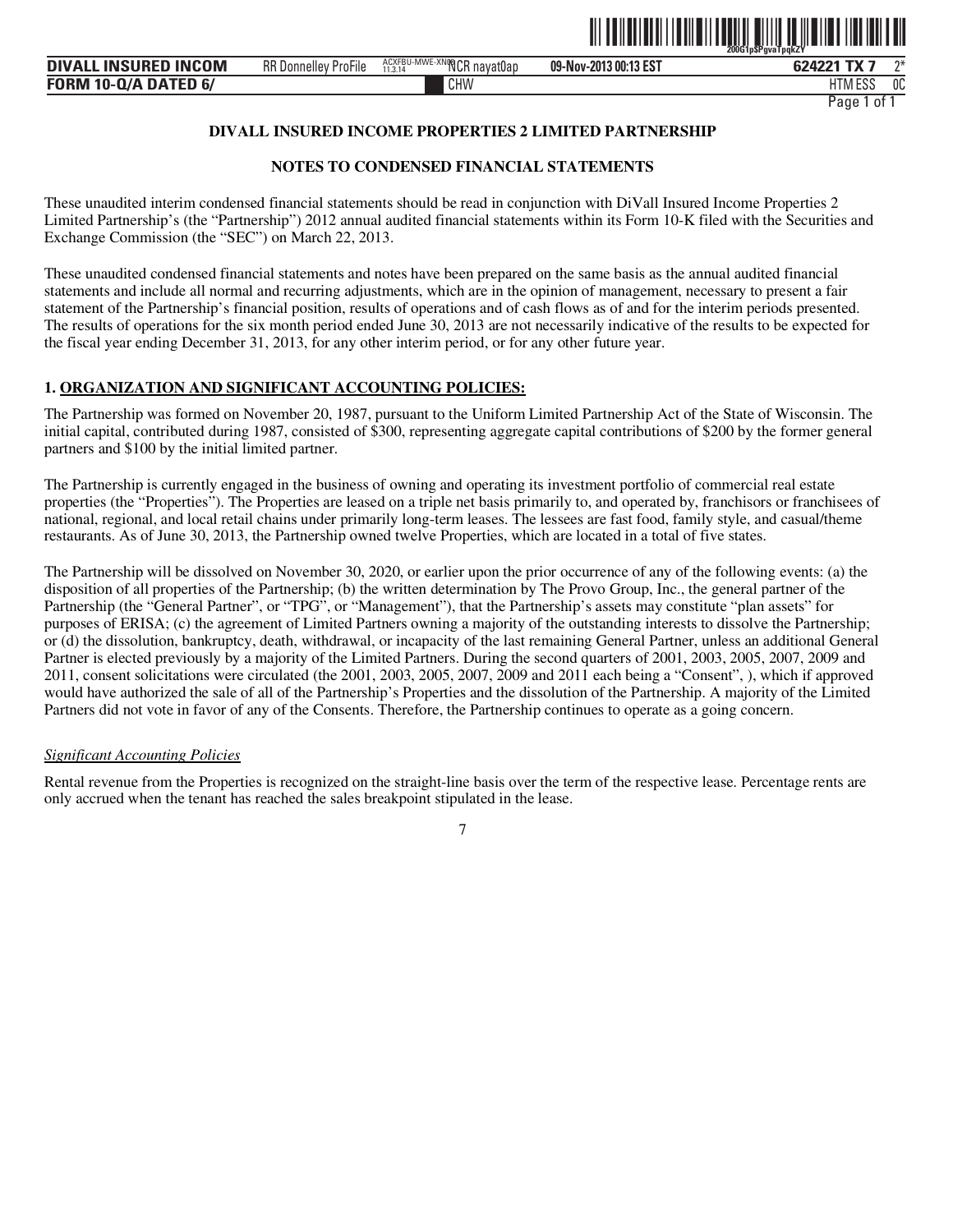| DIVAL<br><b>INCOM</b><br><b>INSURED</b> | $- \cdot \cdot$<br><b>RR</b> Donnelley<br>ProFile | ACXFBU-MWE-XN061 OD<br>'NCR navat0ap<br>11.3.14 | 09-Nov-2013 00:13 EST | <b>S24221 TY 8</b>        | ባች |
|-----------------------------------------|---------------------------------------------------|-------------------------------------------------|-----------------------|---------------------------|----|
| FORM<br>$10-Q/A$<br>DATED 6/            |                                                   | CHW                                             |                       | <b>ITM FOO</b><br>HTM F22 | 0C |

ˆ200G1p\$PgvaTrLNZYŠ **200G1p\$PgvaTrLNZY**

Rents and other receivables are comprised of billed but uncollected amounts due for monthly rents and other charges, and amounts due for scheduled rent increases for which rentals have been earned and will be collected in the future under the terms of the leases. Receivables are recorded at Management's estimate of the amounts that will be collected.

Based on an analysis of specific accounts and historical experience, as of June 30, 2013, and December 31, 2012, there were no recorded values for allowance for doubtful accounts.

The Partnership considers its operations to be in only one segment, the operation of a portfolio of commercial real estate leased on a triple net basis, and therefore no segment disclosure is made.

Depreciation of the Properties is provided on a straight-line basis over the estimated useful lives of the buildings and improvements.

Deferred charges represent leasing commissions paid when the Properties are leased and upon the negotiated extension of a lease. Leasing commissions are capitalized and amortized over the term of the lease. As of June 30, 2013 and December 31, 2012, accumulated amortization amounted to \$115,459 and \$101,123, respectively.

The Partnership generally maintains cash in federally insured accounts which, at times, may exceed federally insured limits. The Partnership has not experienced any losses in such accounts and does not believe it is exposed to any significant credit risk.

Financial instruments that potentially subject the Partnership to significant concentrations of credit risk consist primarily of cash investments and leases. Additionally, as of June 30, 2013, nine of the Partnership's twelve Properties are leased to three significant tenants, Wendgusta, LLC ("Wendgusta"), Wendcharles I, LLC ("Wendcharles I") and Wendcharles II, LLC ("Wendcharles II"), all three of whom are Wendy's restaurant franchisees. The property lease(s) for the three tenants comprised approximately 53%, 14% and 8%, respectively, of the total operating base rents reflected as of June 30, 2013.

The preparation of financial statements in conformity with accounting principles generally accepted in the United States of America ("GAAP") requires management to make estimates and assumptions that affect the reported amounts of assets and liabilities (and disclosure of contingent assets and liabilities) at the date of the financial statements and the reported amounts of revenues and expenses during the reporting period. Actual results could differ from those estimates.

Assets disposed of or deemed to be classified as held for sale require the reclassification of current and previous years' operations to discontinued operations in accordance with GAAP applicable to "Accounting for the Impairment or Disposal of Long Lived Assets". As such, prior year operating results for those properties considered as held for sale or properties no longer considered for sale have been reclassified to conform to the current year presentation without affecting total income. When properties are considered held for sale, depreciation of the properties is discontinued, and the properties are valued at the lower of the depreciated cost or fair value, less costs to dispose. If circumstances arise that were previously considered unlikely, and, as a result, the property previously classified as held for sale is no longer to be sold, the property is reclassified as held and used. Such property is measured at the lower of its carrying amount (adjusted for any depreciation and amortization expense that would have been recognized had the property been continuously classified as held and used) or fair value at the date of the subsequent decision not to sell.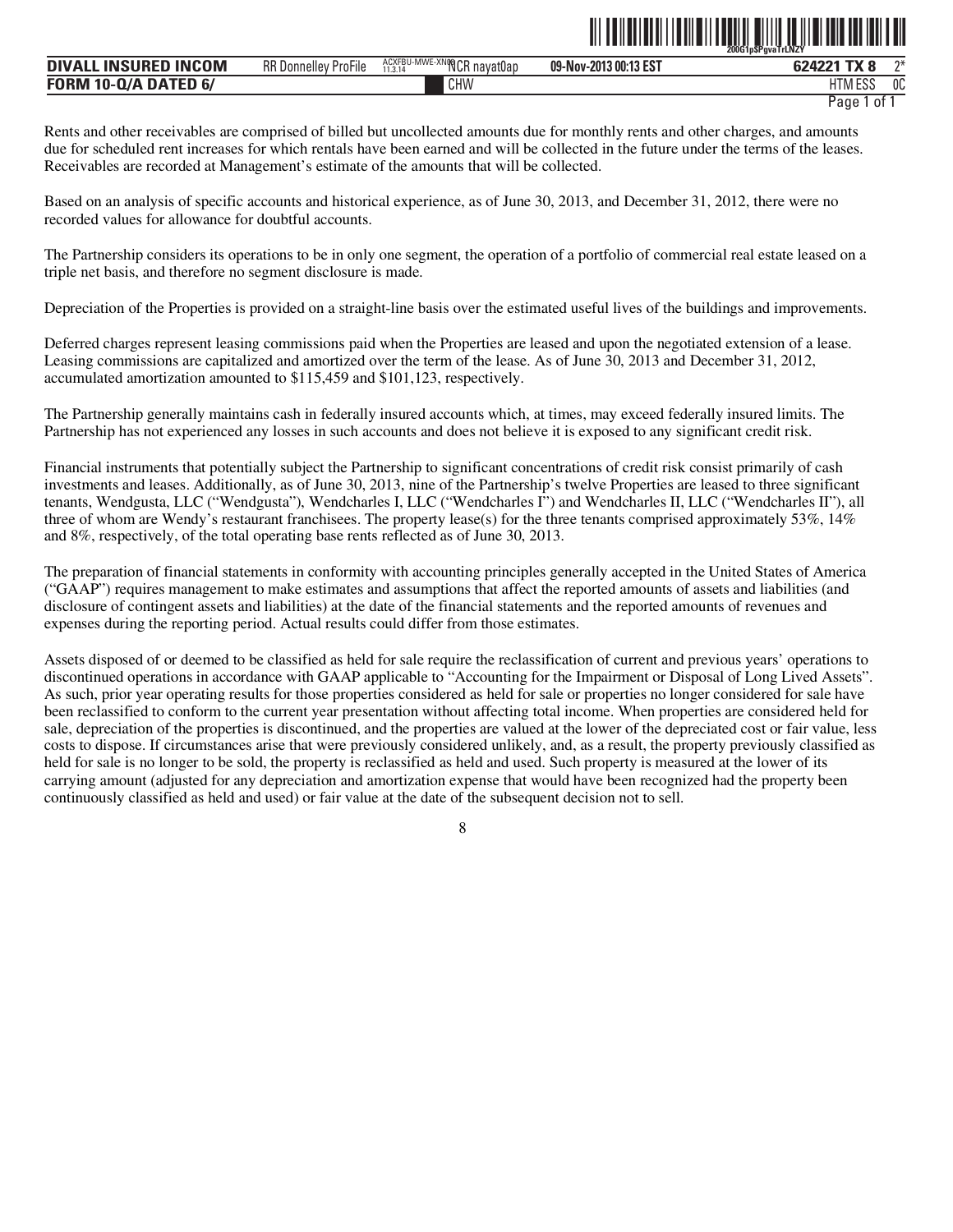|                                         |                                                   |                                      | --------------------- | $200G1pSPqvaTst\%Z/$      |          |
|-----------------------------------------|---------------------------------------------------|--------------------------------------|-----------------------|---------------------------|----------|
| <b>INCOM</b><br>DIVAI<br><b>INSURED</b> | $- \cdot \cdot$<br><b>RR</b> Donnelley<br>ProFile | ACXFBU-MWE-XNOCR nayat0ap<br>11.3.14 | 09-Nov-2013 00:13 EST | $-11$<br>G71771           | $\gamma$ |
| FORM<br>$10-Q/A$<br><b>TED 6/</b>       |                                                   | CHW                                  |                       | 1.500<br><b>ITN</b><br>ᆫᅛ | 0C       |

ˆ200G1p\$PgvaTst%Z/Š **200G1p\$PgvaTst%Z/** 

Assets are classified as held for sale, generally, when all criteria within GAAP applicable to "Accounting for the Impairment or Disposal of Long Lived Assets" have been met.

The Partnership periodically reviews its long-lived assets, primarily real estate, for impairment whenever events or changes in circumstances indicate that the carrying amount of such assets may not be recoverable. The Partnership's review involves comparing current and future operating performance of the assets, the most significant of which is undiscounted operating cash flows, to the carrying value of the assets. Based on this analysis, a provision for possible loss is recognized, if any. There were no adjustments to carrying values for the six month periods ended June 30, 2013 and 2012.

The Financial Accounting Standards Board ("FASB") guidance on "Fair Value Measurements and Disclosure", defines fair value, establishes a framework for measuring fair value and enhances disclosures about fair value measures required under other accounting pronouncements, but does not change existing guidance as to whether or not an instrument is carried at fair value. The adoption of the provisions of this FASB issuance, with respect to nonrecurring fair value measurements of nonfinancial assets and liabilities, including (but not limited to) the valuation of reporting units for the purpose of assessing goodwill impairment and the valuation of property and equipment when assessing long-lived asset impairment, did not have a material impact on how the Partnership estimated its fair value measurements but did result in increased disclosures about fair value measurements in the Partnership's financial statements as of and for the six month period ended June 30, 2013 and the year ended December 31, 2012. See Note 12 for further disclosure.

GAAP applicable to Disclosure about Fair Value of Financial Instruments requires entities to disclose the fair value of all financial assets and liabilities for which it is practicable to estimate. Fair value is defined as the amount at which the instrument could be exchanged in a current transaction between willing parties, other than in a forced or liquidation sale. The General Partner believes that the carrying value of the Partnership's assets (exclusive of the Properties) and liabilities approximate fair value due to the relatively short maturity of these instruments.

No provision for federal income taxes has been made, as any liability for such taxes would be that of the individual partners rather than of the Partnership.

The Partnership is not subject to federal income tax because its income and losses are includable in the tax returns of its partners, but may be subject to certain state taxes. FASB has provided guidance for how uncertain tax positions should be recognized, measured, disclosed and presented in the financial statements. This requires the evaluation of tax positions taken or expected to be taken in the course of preparing the entity's tax returns to determine whether the tax positions are more-likely-than-not of being sustained when challenged or when examined by the applicable taxing authority. Management has determined that there were no material uncertain income tax positions. Tax returns filed by the Partnership generally are subject to examination by U.S. and state taxing authorities for the years ended after December 31, 2008.

# **2. REGULATORY INVESTIGATION:**

A preliminary investigation during 1992 by the Office of Commissioner of Securities for the State of Wisconsin and the Securities and Exchange Commission (the "Investigation") revealed that during at least the four years ended December 31, 1992, the former general partners of the Partnership, Gary J. DiVall ("DiVall") and Paul E. Magnuson ("Magnuson"), had transferred substantial cash assets of the Partnership and two affiliated publicly registered limited partnerships, DiVall Insured Income Fund Limited Partnership ("DiVall 1"), which was dissolved December of 1998, and DiVall Income Properties 3

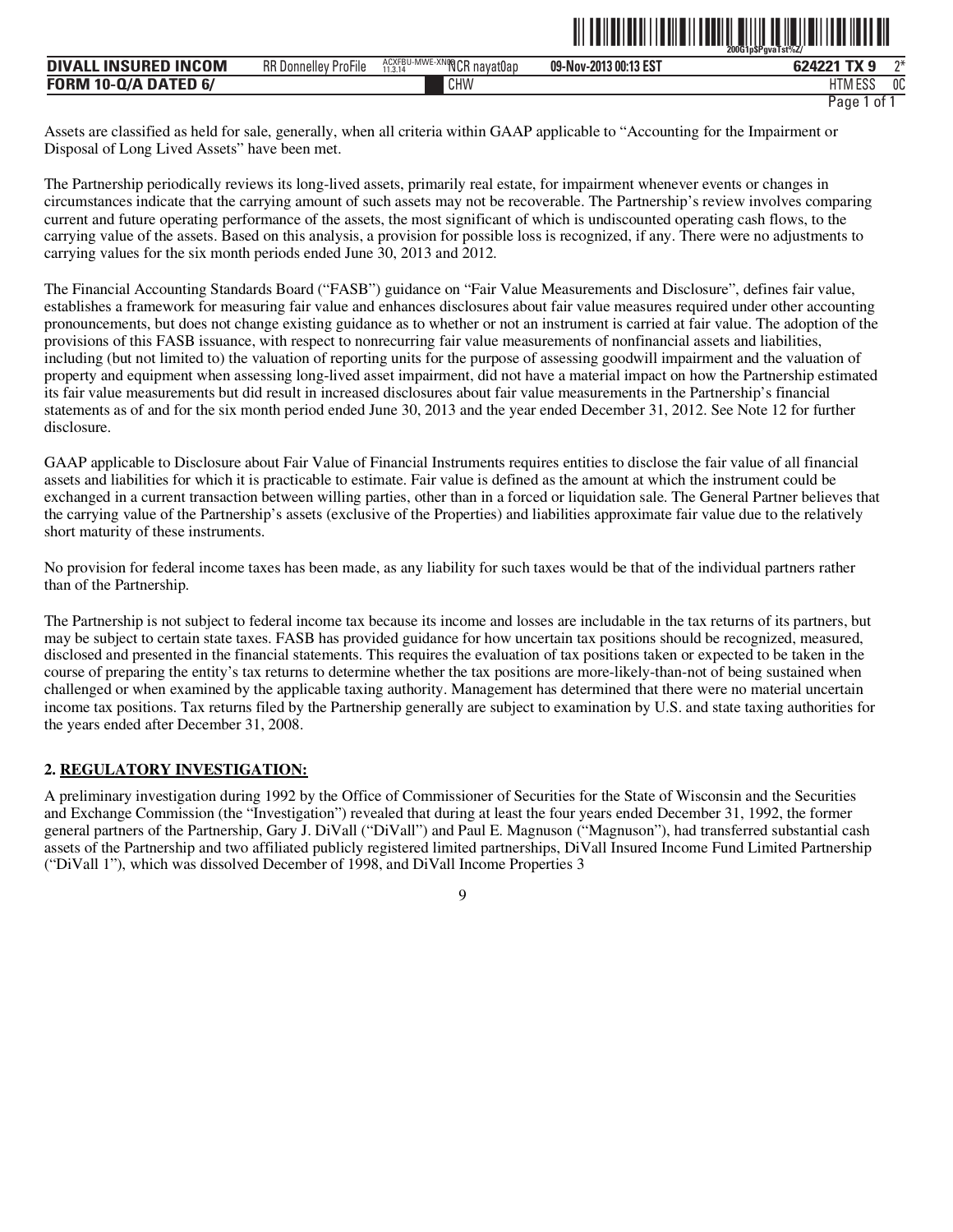| <b>DIVALL INSURED INCOM</b> | <b>RR Donnelley ProFile</b> | ACXFBU-MWE-XN0810D<br>NCR navat0ap<br>11.3.14 | 09-Nov-2013 00:13 EST | 624221 TX 10            | ግ* |
|-----------------------------|-----------------------------|-----------------------------------------------|-----------------------|-------------------------|----|
| <b>FORM 10-Q/A DATED 6/</b> |                             | CHW                                           |                       | 5.500<br><b>HTM ESJ</b> | บบ |

ˆ200G1p\$PgvaTvZx%wŠ **200G1p\$PgvaTvZx%w**

Limited Partnership ("DiVall 3"), which was dissolved December of 2003, (collectively, the "three original partnerships") to various other entities previously sponsored by or otherwise affiliated with DiVall and Magnuson. The unauthorized transfers were in violation of the respective partnership agreements and resulted, in part, from material weaknesses in the internal control system of the three original partnerships.

Subsequent to discovery, and in response to the regulatory inquiries, TPG was appointed Permanent Manager (effective February 8, 1993) to assume responsibility for daily operations and assets of the three original partnerships as well as to develop and execute a plan of restoration for the three original partnerships. Effective May 26, 1993, the Limited Partners, by written consent of a majority of interests, elected TPG as General Partner. TPG terminated the former general partners by accepting their tendered resignations.

In 1993, the General Partner estimated an aggregate recovery of \$3 million for the three original partnerships. At that time, an allowance was established against amounts due from former general partners and their affiliates reflecting the estimated \$3 million receivable. This net receivable was allocated among the three original partnerships based on their pro rata share of the total misappropriation, and restoration costs and recoveries have been allocated based on the same percentage. Through June 30, 2013, approximately \$5,918,000 of recoveries have been received which exceeded the original estimate of \$3 million. As a result, from January 1, 1996 through June 30, 2013, the Partnership has recognized a total of approximately \$1,229,000 as recovery of amounts previously written off in the statements of income, which represents its share of the excess recovery. The General Partner continues to pursue recoveries of the misappropriated funds; however, no further significant recoveries are anticipated.

# **3. INVESTMENT PROPERTIES and PROPERTIES HELD FOR SALE:**

The total cost of the Properties includes the original purchase price plus acquisition fees and other capitalized costs paid to an affiliate of the former general partners.

As of June 30, 2013, the Partnership owned property leased to twelve fully constructed fast-food restaurants. The twelve tenants are composed of the following: nine Wendy's restaurants, an Applebee's restaurant, a KFC restaurant, and a Daytona's All Sports Café. The Properties are located in a total of five states.

# Wendy's- 361 Highway 17 Bypass, Mt. Pleasant, SC Property

On November 30, 2010, the County of Charleston (the "County") made a purchase offer ("Initial Offer") of approximately \$177,000 to the Partnership in connection with an eminent domain (condemnation) land acquisition of approximately 5,000 square feet of the approximately 44,000 square feet of the Wendy's- Mt. Pleasant, SC ("Wendy's- Mt. Pleasant") property. In October of 2011, the Partnership received Notice ("Condemnation Notice") that the County filed condemnation proceedings on October 12, 2011, which in effect permitted the County to take possession of approximately 5,000 square feet of the Wendy's- Mt. Pleasant property and to begin construction of the planned road improvements. The Partnership had until November 11, 2011, to reject the Initial Offer for the purchase of the property, and did reject the tender of payment. However, the Initial Offer remained valid during the period the Partnership disputed the County's position that the \$177,000 reflected just compensation for the taking of the property. By and through respective legal counsel, the Partnership and the lessee, Wendcharles I, each filed a Notice of Court Appearance and requested a jury trial in October 2012. In addition, the Partnership and the lessee served one set of joint initial discovery requests with the County requesting information about and access to up-to-date project plans and any and all other information pertaining to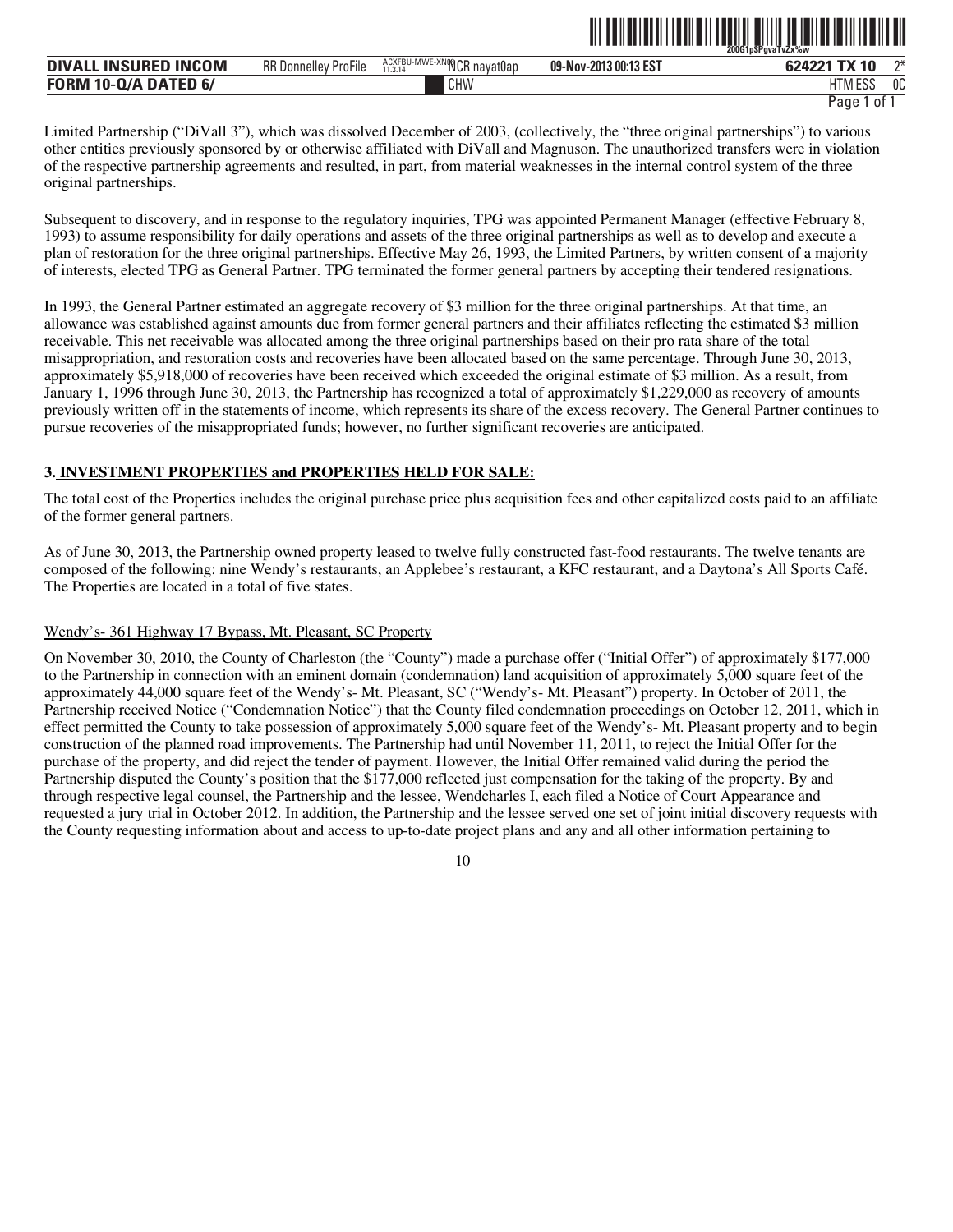|                             |                             | <u> 111   111   111   111   111   111   111   111   111   111   111   111   111   111   111   111   111   111</u><br>200G1pSPqvay8x\$%2 |                       |                          |     |
|-----------------------------|-----------------------------|-----------------------------------------------------------------------------------------------------------------------------------------|-----------------------|--------------------------|-----|
| <b>DIVALL INSURED INCOM</b> | <b>RR Donnelley ProFile</b> | ACXFBU-MWE-XNOOCR nayat0ap<br>11.3.14                                                                                                   | 09-Nov-2013 01:08 EST | 624221<br><b>TV 11</b>   | n.º |
| <b>FORM 10-Q/A DATED 6/</b> |                             | CHW                                                                                                                                     |                       | <b>ITALFOO</b><br>HIMEYY | OC  |

| CHW | <b>HTM ESS</b> | 0C |
|-----|----------------|----|
|     | . of 1<br>Page |    |

ˆ200G1p\$Pgvay8x\$%2Š **200G1p\$Pgvay8x\$%2** 

this matter. As the Partnership continued to dispute the Initial Offer as fair value of the land acquisition, mediation between the Partnership and the County was scheduled for February 1, 2013. The County was to have provided an updated appraisal of the taking prior to the mediation date to incorporate the value impact of eliminating one of the two access drives among other unique impacts not previously addressed in the initial appraisal. However, the appraisal was not completed and the February 1, 2013 mediation was cancelled. Mediation was subsequently held on March 15, 2013 with no settlement achieved.

During April 2013, the County and the Partnership settled the total award for just compensation in the amount of \$871,500. The combined contingent legal fees shared by legal counsel for the Partnership and the tenant totaled approximately\$147,250.

#### Discontinued Operations

During the three month periods ended June 30, 2013 and 2012, the Partnership recognized income (loss) from discontinued operations of \$304,338 and (\$9,519), respectively. During the six month period ended June 30, 2013 and 2012, the Partnership recognized income (loss) from discontinued operations of \$302,704 and (\$22,921), respectively. The 2013 income is made up of the gain on the sale of the condemned property to the County of Charleston, SC, offset by the cost of traveling to attend the mediation held for the Mt. Pleasant, SC property on March 15, 2013 and related legal costs in negotiating a settlement with the Wendy's, Mt. Pleasant, SC Tenant (See also Note 13 Subsequent Events for additional disclosures). The 2012 loss from discontinued operations is attributable to the cost of securing and maintaining the vacant Phoenix, AZ property that was subsequently sold in October 2012.

The components of properties held for sale in the balance sheets as of June 30, 2013 and December 31, 2012 are outlined below:

|                          | June $30$ .<br>2013 | December 31,<br>2012 |  |  |
|--------------------------|---------------------|----------------------|--|--|
| <b>Balance Sheet:</b>    |                     |                      |  |  |
| Land                     |                     | 33.991               |  |  |
| Properties held for sale | ND.                 | $.99^{\circ}$        |  |  |

The components of discontinued operations included in the condensed statement of income (loss) for the three and six month periods ended June 30, 2013 and 2012 are outlined below:

|                                    |             | Three Month Period Ended                |               |             | Six Month Period Ended |             |   |                     |
|------------------------------------|-------------|-----------------------------------------|---------------|-------------|------------------------|-------------|---|---------------------|
|                                    |             | June 30,<br>June $30$ ,<br>2013<br>2012 |               |             | June $30$ ,<br>2013    |             |   | June $30$ ,<br>2012 |
|                                    | (Unaudited) |                                         |               | (Unaudited) |                        | (Unaudited) |   | (Unaudited)         |
| Statements of Income (Loss):       |             |                                         |               |             |                        |             |   |                     |
| Revenues:                          |             |                                         |               |             |                        |             |   |                     |
| Rental income                      | S           | $\theta$                                | <sup>\$</sup> | $\theta$    | S                      | $\theta$    | S | $\Omega$            |
| Other income                       |             |                                         |               | 2.500       |                        |             |   | 2.500               |
| Net Gain on sale of condemned land |             | 307,270                                 |               |             |                        | 307,270     |   |                     |
| <b>Total Revenues</b>              | \$307,270   |                                         |               | 2,500       | \$307,270              |             |   | 2,500               |
| Expenses:                          |             |                                         |               |             |                        |             |   |                     |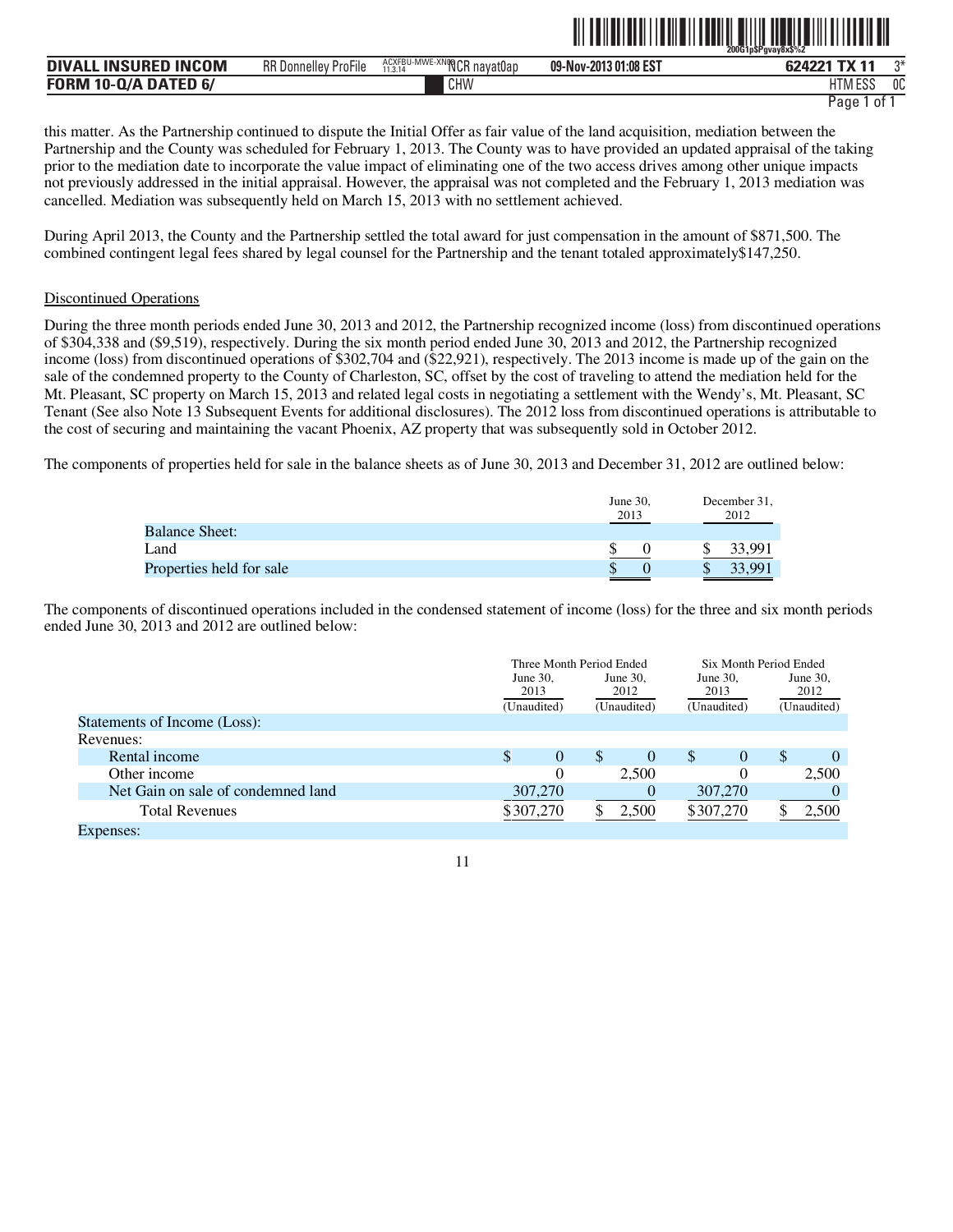|                                                |                             |                           |           |                       | 200G1pSPavavDm6%t |              |               |
|------------------------------------------------|-----------------------------|---------------------------|-----------|-----------------------|-------------------|--------------|---------------|
| <b>DIVALL INSURED INCOM</b>                    | <b>RR Donnelley ProFile</b> | ACXFBU-MWE-XNOCR nayat0ap |           | 09-Nov-2013 01:08 EST |                   | 624221 TX 12 | $3*$          |
| <b>FORM 10-Q/A DATED 6/</b>                    |                             | CHW                       |           |                       |                   | HTM ESS      | 0C            |
|                                                |                             |                           |           |                       |                   |              | Page 1 of $1$ |
| Insurance expense                              |                             |                           | $\Omega$  | 690                   | 0                 | 1,381        |               |
| Professional services                          |                             |                           |           | 480                   |                   | 2,040        |               |
| Property tax expense                           |                             |                           | $\theta$  | 3,786                 | $\Omega$          | 7,571        |               |
| Other property expenses                        |                             |                           |           | 7.063                 |                   | 14,429       |               |
| Legal Expenses                                 |                             |                           | 2.774     | $\theta$              | 2,774             | $\Omega$     |               |
| <b>Travel Expenses</b>                         |                             |                           | 158       |                       | 1,792             |              |               |
| <b>Total Expenses</b>                          |                             |                           | 2,932     | \$12,019              | 4,566             | \$25,421     |               |
| Net Income (Loss) from Discontinued Operations |                             |                           | \$304,338 | $(\$9,519)$           | \$302,704         | $(\$22,921)$ |               |

# **4. PARTNERSHIP AGREEMENT:**

The Amended Agreement of Limited Partnership (as amended, supplemented or modified, the "Partnership Agreement") extends the term of the Partnership to November 30, 2020, or until dissolution prior thereto pursuant to the consent of the majority of the outstanding Limited Partnership Interests.

On May 26, 1993, pursuant to the results of a solicitation of written consents from the Limited Partners, the Partnership Agreement was amended to replace the former general partners and amend various sections of the agreement. The former general partners were replaced by the General Partner. Under the terms of the amendment, net profits or losses from operations are allocated 99% to the Limited Partners and 1% to the current General Partner. Additionally, the total compensation paid to all persons for the sale of the investment properties is limited to commissions customarily charged by other brokers in arm's-length sales transactions involving comparable properties in the same geographic area, not to exceed six percent of the contract price for the sale of the property. The General Partner may receive up to one-half of the competitive real estate commission, not to exceed three percent, provided that the General Partner provides a substantial amount of services, as defined by the General Partner, in the sales effort. It is further provided that a portion of the amount of such fees payable to the General Partner is subordinated to its success in recovering the funds misappropriated by the former general partners. See Note 6 for further information.

The Partnership Agreement, as amended, provides that (i) the "Distribution Quarter" is defined as the calendar quarter, and (ii) the distribution provisions are subordinate to the General Partner's share of distributions from Net Cash Receipts and Net Proceeds to the extent necessary for the General Partner to pay its federal and state income taxes on Partnership income allocated to the General Partner. Because these amendments do not adversely affect the rights of the Limited Partners, pursuant to section 10.2 of the Partnership Agreement, the General Partner can modify these provisions without a vote of the Limited Partners.

# **5. LEASES:**

Original lease terms for the majority of the Properties are generally five to twenty years from their inception. The leases generally provide for minimum rents and additional rents based upon percentages of gross sales in excess of specified breakpoints. The lessee is responsible for occupancy costs such as maintenance, insurance, real estate taxes, and utilities. Accordingly, these amounts are not reflected in the statements of income except in circumstances where, in Management's opinion, the Partnership will be required to pay such costs to preserve its assets (i.e., payment of past-due real estate taxes). Management has determined that the leases are properly classified as operating leases; therefore, rental income is reported when earned on a straight-line basis and the cost of the property, excluding the cost of the land, is depreciated over its estimated useful life.

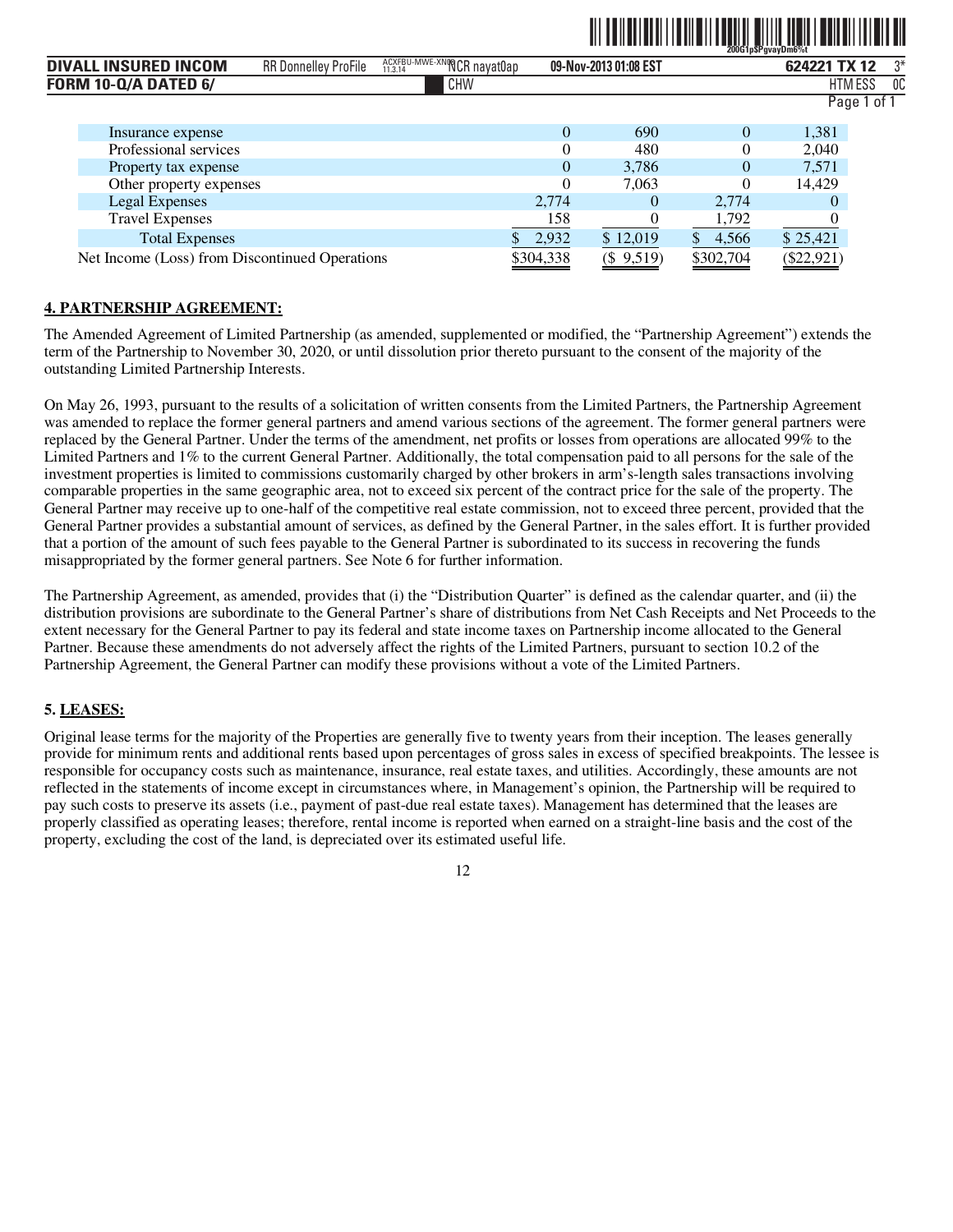|                             |                             |                             |                       | ZOOG1pSPavaV0@L%?      |    |
|-----------------------------|-----------------------------|-----------------------------|-----------------------|------------------------|----|
| DIVALL INSURED INCOM        | <b>RR Donnellev ProFile</b> | ACXFBU-MWE-XNORICR nayat0ap | 09-Nov-2013 00:13 EST | <b>TX 13</b><br>624221 | ግ* |
| <b>FORM 10-Q/A DATED 6/</b> |                             | CHW                         |                       | <b>HTM ESS</b>         | 0C |

ˆ200G1p\$PgvaV0@L%?Š **200G1p\$PgvaV0@L%?**

As of June 30, 2013, the aggregate minimum operating lease payments (including the aggregate total of the first and second quarters of 2013 collected revenues of \$509,608) to be received under the current operating leases for the Partnership's properties are as follows:

| Year ending December 31, |             |
|--------------------------|-------------|
| 2013                     | \$1,022,534 |
| 2014                     | 952,462     |
| 2015                     | 804,553     |
| 2016                     | 791,935     |
| 2017                     | 720,433     |
| Thereafter               | 2,959,282   |
|                          | \$7,251,199 |

Operating percentage rents included in operating rental income for the three month periods ended June 30, 2013 and 2012 were \$32,937 and \$25,500, respectively. Operating percentage rents included in operating rental income for the six month periods ended June 30, 2013 and 2012 were \$32,937 and \$25,500, respectively. The percentage rents for 2013 and 2012 included percentage rent accruals for tenants who had reached their sales breakpoints. Total operating percentage rents included in rental income from operations in 2012 were \$465,406. At June 30, 2013 and December 31, 2012, rents and other receivables included \$32,937 and  $$465,406$ , respectively, of unbilled percentage rents. As of June 30, 2013, all of the 2012 percentage rents had been billed and collected.

# **6. TRANSACTIONS WITH GENERAL PARTNER AND ITS AFFILIATES:**

Pursuant to the terms of the Permanent Manager Agreement ("PMA") executed in 1993 and renewed for an additional two year term as of January 1, 2013, the General Partner receives a base fee for managing the Partnership equal to four percent of gross receipts, subject to an initial annual minimum amount of \$159,000 (the "Base Fee"). The PMA also provides that the Partnership is responsible for reimbursement of the General Partner for office rent and related office overhead (collectively, the "Expenses") up to an initial annual maximum of \$13,250. Both the Base Fee and Expense reimbursement are subject to annual Consumer Price Index based adjustments. Effective March 1, 2013, the minimum annual Base Fee and the maximum Expense reimbursement increased by  $2.07\%$ from the prior year, which represents the allowable annual Consumer Price Index adjustment per the PMA. Therefore, as of March 1, 2013, the minimum monthly Base Fee paid by the Partnership was raised to \$21,578 and the maximum monthly Expense reimbursement was increased to \$1,741.

For purposes of computing the four percent overall fees paid to the General Partner, gross receipts include amounts recovered in connection with the misappropriation of assets by the former general partners and their affiliates. To date, TPG has received fees from the Partnership totaling \$59,729 on the amounts recovered, which includes restoration fees received for 2013 and 2012 of \$0 and \$40, respectively. The fee received from the Partnership on the amounts recovered reduces the minimum monthly Base Fee by that same amount.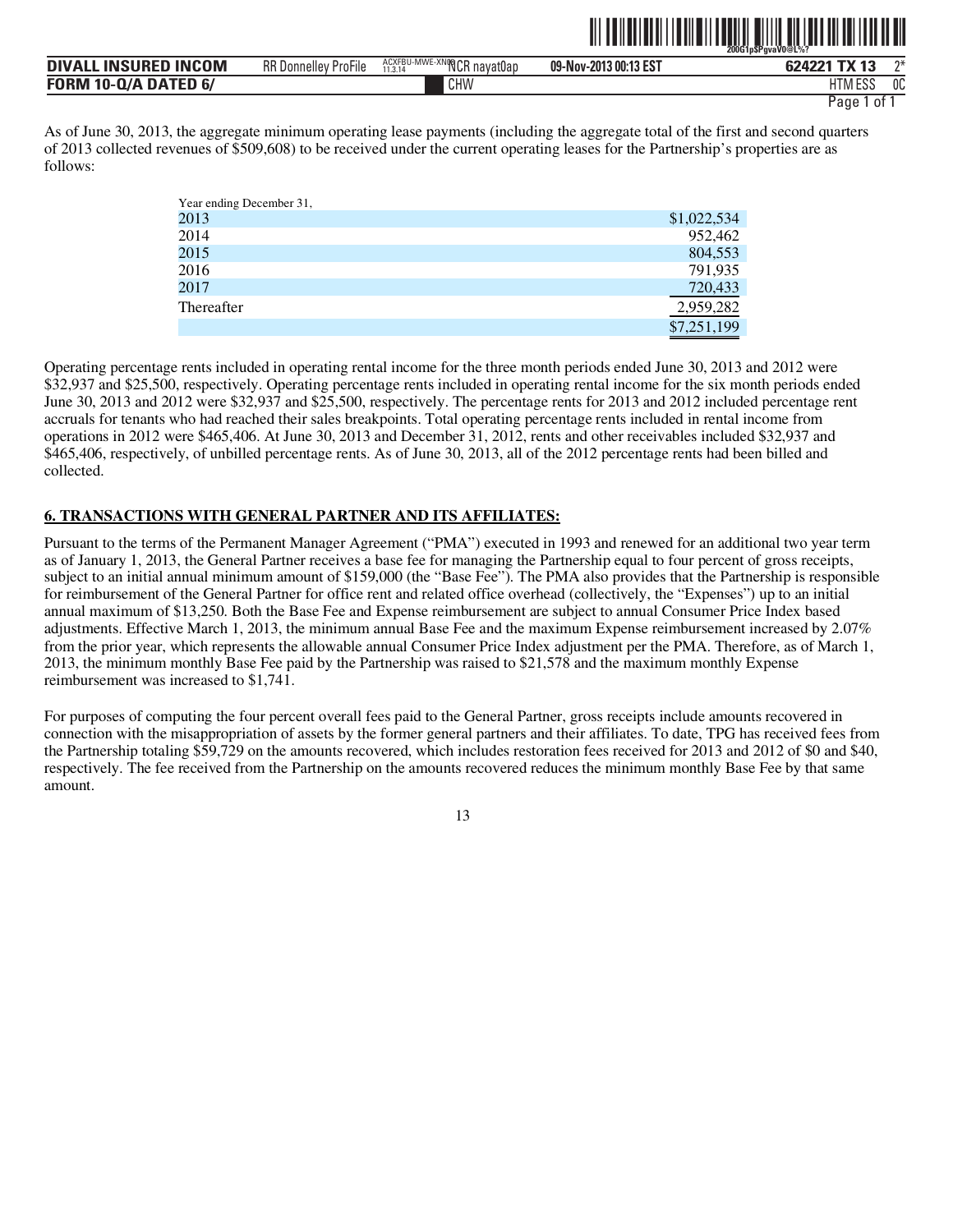|                             |                             |                                       |                       | $200$ G1pSPavaV71%         |    |  |  |
|-----------------------------|-----------------------------|---------------------------------------|-----------------------|----------------------------|----|--|--|
| <b>DIVALL INSURED INCOM</b> | <b>RR Donnelley ProFile</b> | ACXFBU-MWE-XNOOCR nayat0ap<br>11.3.14 | 09-Nov-2013 00:13 EST | 624221 TX 14               | ግ* |  |  |
| <b>FORM 10-Q/A DATED 6/</b> |                             | CHW                                   |                       | <b>ITN</b><br>H I IVI E 22 | 0C |  |  |

ˆ200G1p\$PgvaV71!%{Š **200G1p\$PgvaV71!%{**

Amounts paid and/or accrued to the General Partner and its affiliates for the three and six month periods ended June 30, 2013 and 2012 are as follows:

|                                          | Incurred for the<br>Three Month<br>Period ended<br>June 30, 2013<br>(Unaudited) | Incurred for the<br>Three Month<br>Period ended<br>June 30, 2012<br>(Unaudited) | Incurred for the<br>Six Month<br>Period ended<br>June 30, 2013<br>(Unaudited) | Incurred for the<br>Six Month<br>Period ended<br>June 30, 2012<br>(Unaudited) |
|------------------------------------------|---------------------------------------------------------------------------------|---------------------------------------------------------------------------------|-------------------------------------------------------------------------------|-------------------------------------------------------------------------------|
| <b>General Partner</b>                   |                                                                                 |                                                                                 |                                                                               |                                                                               |
| Management fees                          | \$<br>64,734                                                                    | \$<br>63,420                                                                    | \$<br>128,592                                                                 | \$<br>125,504                                                                 |
| <b>Restoration fees</b>                  | 0                                                                               | $\theta$                                                                        | $\Omega$                                                                      | 40                                                                            |
| Overhead allowance                       | 5,223                                                                           | 5,115                                                                           | 10,374                                                                        | 10,126                                                                        |
| Other outsourced administrative fees     | 600                                                                             | 4,400                                                                           | 4.950                                                                         | 6,200                                                                         |
| Sales Commission                         | 16,296                                                                          | 0                                                                               | 16,296                                                                        | $\theta$                                                                      |
| Reimbursement for out-of-pocket expenses | 1,583                                                                           | 2,033                                                                           | 3,018                                                                         | 3,868                                                                         |
| Cash distribution                        | 1,696                                                                           | 227                                                                             | 1,803                                                                         | 444                                                                           |
|                                          | 90,132                                                                          | 75,195                                                                          | 165,033                                                                       | 146,182                                                                       |

At June 30, 2013 and December 31, 2012, \$17,992 and \$1,332, respectively, was payable to the General Partner.

As of June 30, 2013 and December 31, 2012, TPG Finance Corp. owned 200 limited partnership units of the Partnership. The President of the General Partner, Bruce A. Provo, is also the President of TPG Finance Corp., but he is not a shareholder of TPG Finance Corp.

As of June 30, 2013, the General Partner did not own any Limited Partnership Interests in the Partnership. The following chart identifies the security ownership of the Partnership's principal executive officer and principal financial officer as the sole named executive officer:

|                              |                         | Amount and |                |  |
|------------------------------|-------------------------|------------|----------------|--|
|                              | Name of                 | Nature of  | Percentage of  |  |
| Title of                     | <b>Beneficial Owner</b> | Beneficial | Interests      |  |
| Class                        |                         | Ownership  | Outstanding(4) |  |
| Limited Partnership Interest | Bruce A. Provo          | 200(2)(3)  | $0.43\%$       |  |

- (1) A beneficial owner of a security includes a person who, directly or indirectly, has or shares voting or investment power with respect to such security. Voting power is the power to vote or direct the voting of the security and investment power is the power to dispose or direct the disposition of the security.
- (2) Bruce A. Provo is deemed to have beneficial ownership of all of TPG Finance Corp.'s Limited Partnership interests in the Partnership due to his control as President of TPG Finance Corp.
- (3) Bruce A. Provo may be deemed to beneficially own with such voting and investment power the Interests listed above.
- (4) Based on 46,280.3 Limited Partnership Interests outstanding as of June 30, 2013.

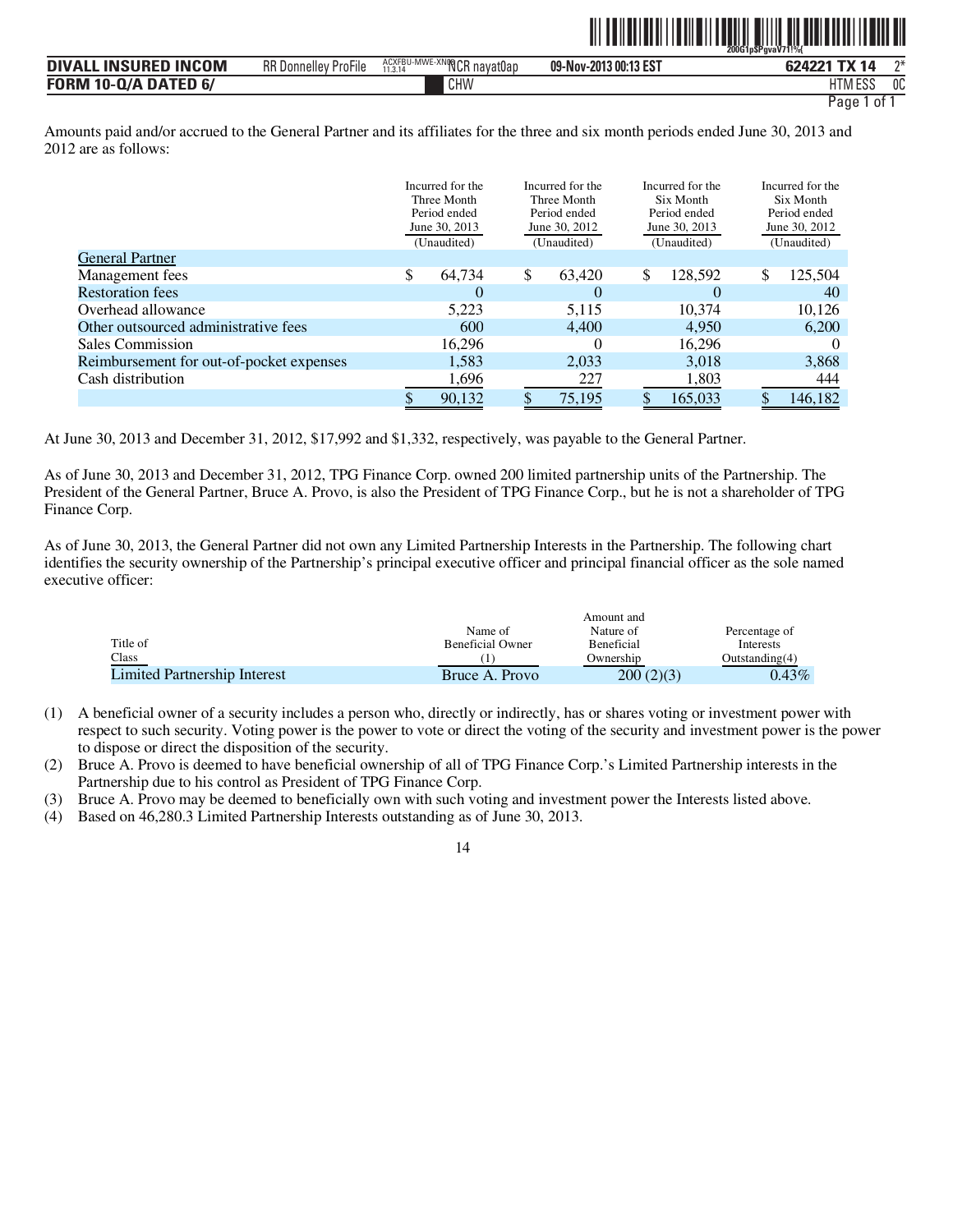| . INSURED INCOM<br><b>DIVALL</b> | <b>RR Donnelley ProFile</b> | ACXFBU-MWE-XNOOCR nayat0ap<br>11.3.14 | 09-Nov-2013 00:13 EST | 1 TV 4 F | $n*$ |
|----------------------------------|-----------------------------|---------------------------------------|-----------------------|----------|------|
| <b>FORM 10-Q/A DATED 6/</b>      |                             | CHW                                   |                       | 11M ESS  | 0C   |

ˆ200G1p\$PgvaVBYjZ[Š **200G1p\$PgvaVBYjZ[**

# **7. TRANSACTIONS WITH OWNERS WITH GREATER THAN TEN PERCENT BENEFICIAL INTERESTS:**

As of June 30, 2013, Advisory Board Member, Jesse Small, owned beneficially greater than ten percent of the Partnership's Units. Amounts paid to Mr. Small for his services as a member of the Advisory Board for the three and six month periods ended June 30, 2013 and 2012 are as follows:

|                          | Incurred for the | Incurred for the | Incurred for the | Incurred for the |
|--------------------------|------------------|------------------|------------------|------------------|
|                          | Three Month      | Three Month      | Six Month        | Six Month        |
|                          | Period ended     | Period ended     | Period ended     | Period ended     |
|                          | June 30, 2013    | June 30, 2012    | June 30, 2013    | June 30, 2012    |
|                          | (Unaudited)      | (Unaudited)      | (Unaudited)      | (Unaudited)      |
| Advisory Board Fees paid | 875              | 875              | 1.750            | 1.750            |

At June 30, 2013 and December 31, 2012 there were no outstanding Advisory Board Fees accrued and payable to Jesse Small.

# **8. CONTINGENT LIABILITIES:**

According to the Partnership Agreement, as amended, TPG, as General Partner, may receive a disposition fee not to exceed three percent of the contract price on the sale of the three original partnerships' properties (See Note 2 for further information as to the original partnerships). In addition, fifty percent of all such disposition fees earned by TPG were to be escrowed until the aggregate amount of recovery of the funds misappropriated from the partnerships by the former general partners was greater than \$4,500,000. Upon reaching such recovery level, full disposition fees would thereafter be payable and fifty percent of the previously escrowed amounts would be paid to TPG. At such time as the recovery exceeded \$6,000,000 in the aggregate, the remaining escrowed disposition fees were to be paid to TPG. If such levels of recovery were not achieved, TPG would contribute the amounts escrowed toward the recovery until the three original partnerships were made whole. In lieu of a disposition fee escrow, the fifty percent of all such disposition fees previously discussed were paid directly to a restoration account and then distributed among the three original partnerships; whereby the three original partnerships recorded the recoveries as income (Note 2). After the recovery level of \$4,500,000 was exceeded, fifty percent of the total disposition fee amount paid to the three original partnerships' recovery through the restoration account (in lieu of the disposition fee escrow) was refunded to TPG during March 1996. The remaining fifty percent amount allocated to the Partnership through the restoration account, and which was previously reflected as Partnership recovery income, may be owed to TPG if the \$6,000,000 recovery level is met. As of June 30, 2013, the Partnership may owe TPG \$16,296 if the \$6,000,000 recovery level is achieved. TPG does not expect any future payment, as it is uncertain that such a \$6,000,000 recovery level will be achieved.

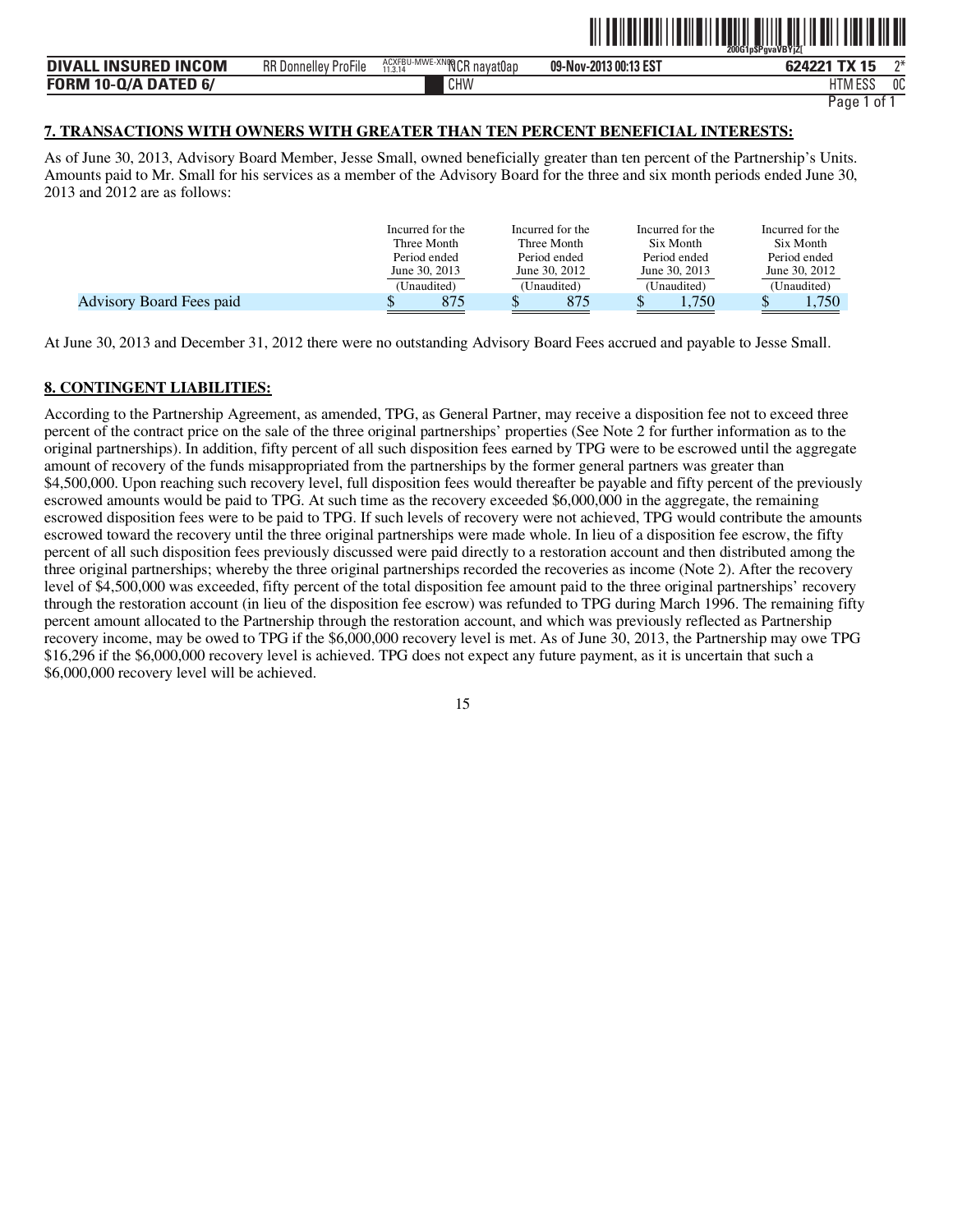|                                 |                             |                                       |                       | 200G1pSPavaVFzR%v    |
|---------------------------------|-----------------------------|---------------------------------------|-----------------------|----------------------|
| . INSURED INCOM<br><b>DIVAL</b> | <b>RR Donnelley ProFile</b> | ACXFBU-MWE-XNOOCR navat0ap<br>11.3.14 | 09-Nov-2013 00:13 EST | $n*$<br>624221 TX 16 |
| <b>FORM 10-Q/A DATED 6/</b>     |                             | CHW                                   |                       | 0C<br>HTM ESJ        |
|                                 |                             |                                       |                       | Page<br>0t           |

ˆ200G1p\$PgvaVFzR%vŠ **200G1p\$PgvaVFzR%v**

#### **9. PMA INDEMNIFICATION TRUST:**

The PMA provides that TPG will be indemnified from any claims or expenses arising out of or relating to TPG serving in such capacity or as substitute general partner, so long as such claims do not arise from fraudulent or criminal misconduct by TPG. The PMA provides that the Partnership will fund this indemnification obligation by establishing a reserve of up to \$250,000 of Partnership assets which would not be subject to the claims of the Partnership's creditors. An Indemnification Trust ("Trust") serving such purposes has been established at United Missouri Bank, N.A. The corpus of the Trust has been fully funded with Partnership assets. Funds are invested in U.S. Treasury securities. In addition, \$202,407 of earnings has been credited to the Trust as of June 30, 2013. The rights of TPG to the Trust shall be terminated upon the earliest to occur of the following events: (i) the written release by TPG of any and all interest in the Trust; (ii) the expiration of the longest statute of limitations relating to a potential claim which might be brought against TPG and which is subject to indemnification; or (iii) a determination by a court of competent jurisdiction that TPG shall have no liability to any person with respect to a claim which is subject to indemnification under the PMA. At such time as the indemnity provisions expire or the full indemnity is paid, any funds remaining in the Trust will revert back to the general funds of the Partnership.

# **10. FORMER GENERAL PARTNERS' CAPITAL ACCOUNTS:**

The capital account balance of the former general partners as of May 26, 1993, the date of their removal as general partners pursuant to the results of a solicitation of written consents from the Limited Partners, was a deficit of \$840,229. At December 31, 1993, the former general partners' deficit capital account balance in the amount of \$840,229 was reallocated to the Limited Partners.

# **11. NOTE RECEIVABLE:**

A sales contract was executed on September 30, 2009 for the installment sale of the Panda Buffet property to the tenant for \$520,000 (sales amount was to be reduced to \$450,000 if closing occurred on or before November 15, 2009). The closing date on the sale of the property was November 12, 2009 at a sales price of \$450,000. The buyer paid \$150,000 at closing with the remaining balance of \$300,000 being delivered in the form of a promissory note ("Buyers Note") to the Partnership. The Buyers Note reflected a term of three years, an interest rate of 7.25%, and principal and interest payments paid monthly and principal amortized over a period of ten years beginning December 1, 2009 with a balloon payment due November 1, 2012. The Partnership amended the Buyers Note in the amount of \$232,777, to \$200,000 after a principal payment of \$32,777 was received on October 19, 2012 under the following extended terms: The principal balance of \$200,000 will be amortized over five years at an interest rate of 7.25% per annum with a full balloon payment of \$133,396 due November 1, 2014. Pursuant to the Buyers Note, there is no penalty for early payment of principal. The Buyers Note also requires the buyer to escrow property taxes with the Partnership which, as of January 1, 2013, is \$925 per month. The property tax escrow cash balance held by the Partnership amounted to \$5,699 at June 30, 2013, and is included in the property tax payable in the condensed balance sheets.

Per the Buyer's Note amortization schedule, the monthly payments are to total approximately \$3,916 per month. The amortized principal payments yet to be received under the Buyer's Note amounted to \$197,292 as of December 31, 2012. During the six month period ended June 30, 2013, six note payments were received by the Partnership and totaled \$16,595 in principal and \$6,903 in interest.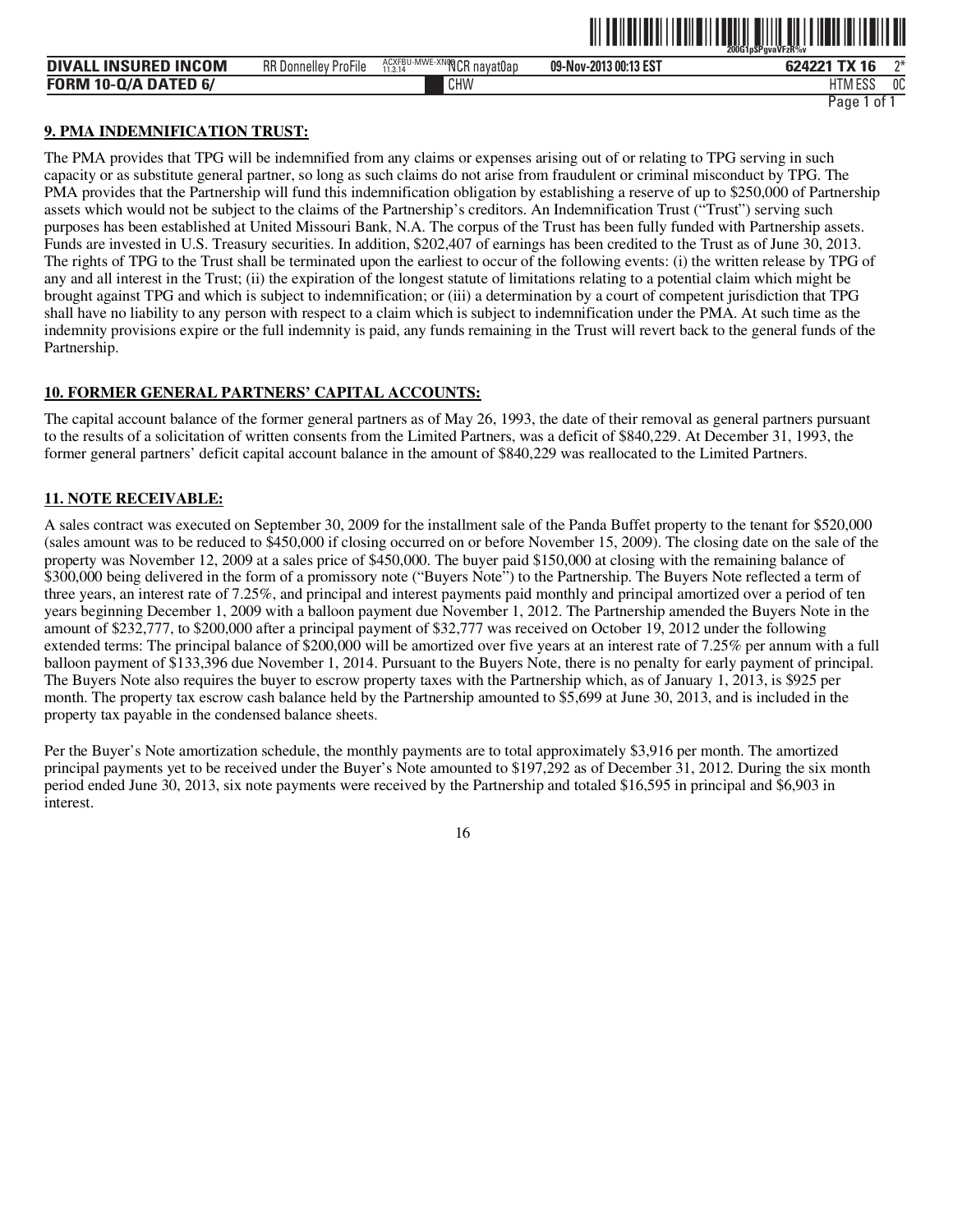|                                 |                             |                                      |                       | ZUUGIDSPQVAVJEKZN            |
|---------------------------------|-----------------------------|--------------------------------------|-----------------------|------------------------------|
| . INSURED INCOM<br><b>DIVAL</b> | <b>RR Donnelley ProFile</b> | ACXFBU-MWE-XNOCR nayat0ap<br>11.3.14 | 09-Nov-2013 00:13 EST | <b>TV 47</b><br>ግ*<br>624221 |
| <b>FORM 10-Q/A DATED 6/</b>     |                             | CHW                                  |                       | <b>HTM ESS</b><br>0C         |
|                                 |                             |                                      |                       | 0t<br>Page                   |

ˆ200G1p\$PgvaVJeKZhŠ **200G1p\$PgvaVJeKZh**

#### **12. FAIR VALUE DISCLOSURES**

The Partnership has determined the fair value based on hierarchy that gives the highest priority to quoted prices in active markets for identical assets and liabilities (Level 1) and the lowest priority to unobservable inputs (Level 3). Inputs are broadly defined as assumptions market participants would use in pricing an asset or liability. The three levels of the fair value hierarchy under the accounting principle are described below:

- Level 1. Quoted prices in active markets for identical assets or liabilities.
- Level 2. Quoted prices for similar investments in active markets, quoted prices for identical or similar investments in markets that are not active, and inputs other than quoted prices that are observable for the investment.
- Level 3. Unobservable inputs for which there is little, if any, market activity for the investment. The inputs into the determination of fair value are based upon the best information in the circumstances and may require significant management judgment or estimation and the use of discounted cash flow models to value the investment.

The fair value hierarchy is based on the lowest level of input that is significant to the fair value measurements. The Partnership's assessment of the significance of a particular input to the fair value measurement in its entirety requires judgment, and considers factors specific to the investment.

The Partnership assesses the levels of the Investments at each measurement date, and transfers between levels are recognized on the actual date of the event or change in circumstances that caused the transfer in accordance with the Partnership's accounting policy regarding the recognition of transfers between levels of the fair value hierarchy. For the three and six month periods ended June 30, 2013 and 2012, there were no such transfers.

#### **13. SUBSEQUENT EVENTS**

As described in Note 3 above, the Partnership received Notice ("Condemnation Notice") that the County of Charleston, South Carolina ("County"), filed condemnation proceedings on October 12, 2011, which resulted in a partial taking of the Wendy's- Mt. Pleasant property owned by the Partnership and leased by tenant Wendcharles I, LLC ("Tenant") under an assumption of the original lease, as amended (the "Lease"). The Partnership and Tenant settled the condemnation action for the sum of \$871,500 and the widening of the remaining curb cut at the property. Subsequently, the Partnership and Tenant settled the adjudication of lease and just compensation award allocation of the \$724,247 (the "Net Proceeds") deposited with the Clerk of Court before a trial on the alllocation of just compensation occurred.

In July 2013, the Partnership and Tenant finalized an agreement to share the Net Settlement proceeds equally over the term of the Lease, before option exercise. The Tenant share will be paid with an initial \$181,062 lump sum payment sometime in August, and monthly rent credits beginning August 1, 2013 of \$1,829 over the remaining ninety nine (99) months of the existing Lease term in the aggregate amount of \$181,062. As part of the agreement, the Tenant has exercised one, five (5) year option at current rental rates without further award credits. The Partnership will receive \$543,185, with about \$300,000 available for distribution to the partners and the remaining \$181,062 recorded as deferred credits to be amortized monthly to rental income offsetting the rent credits allowed under the settlement agreement. The aggregate fixed rents for the exercised option term payable from Wendy's amount to \$386,615. A Current Report on Form 8-K was filed with the SEC on July 24, 2013 further describing the terms of the agreement between the Partnership and the Tenant amending the Lease.

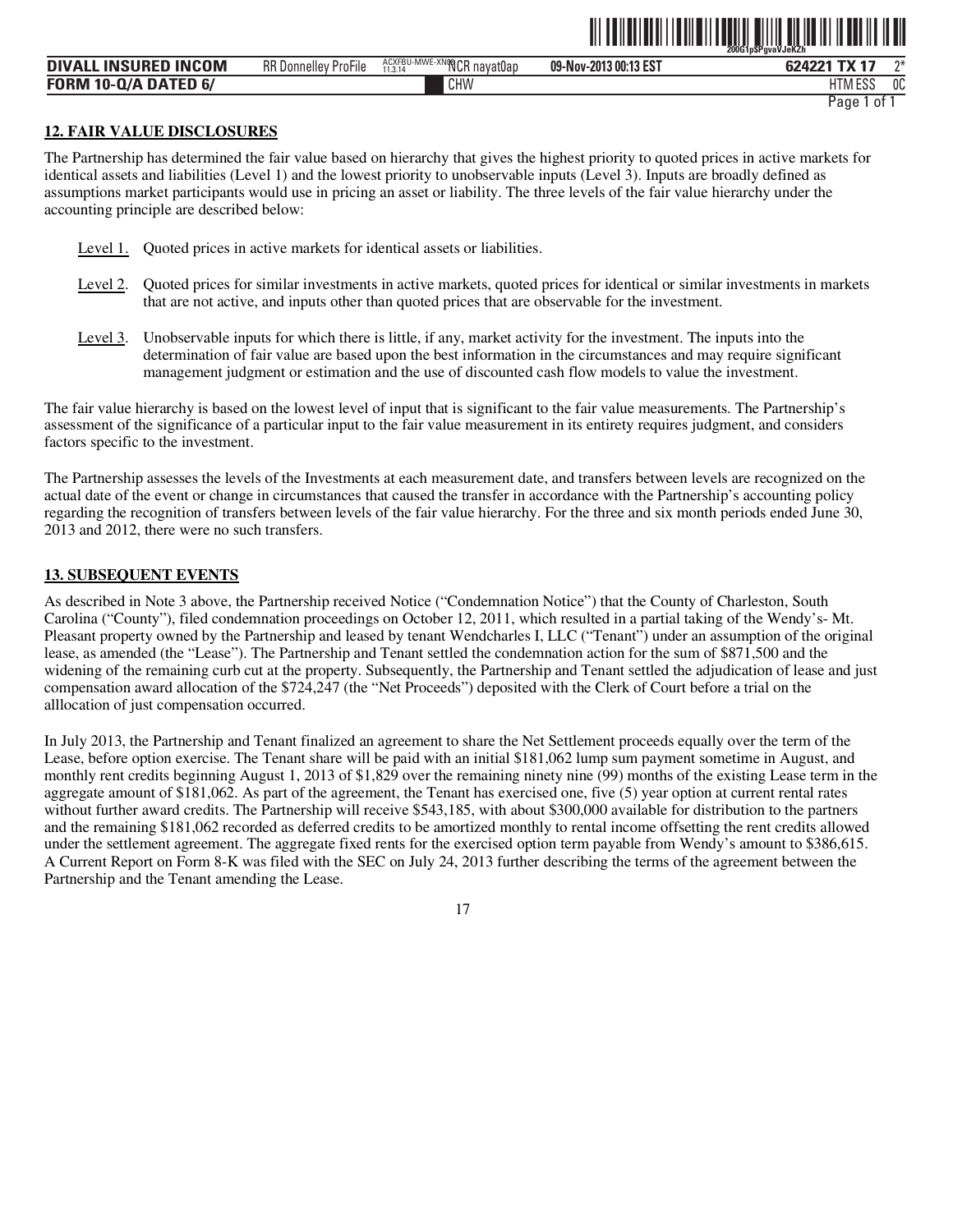|                             |                             |                       |                            |                       | 200G1pSPgvajgZ4Zw |    |
|-----------------------------|-----------------------------|-----------------------|----------------------------|-----------------------|-------------------|----|
| <b>DIVALL INSURED INCOM</b> | <b>RR Donnelley ProFile</b> | NCRPRFRS01<br>11.3.14 | <b>NCR</b><br>' nt<br>rend | 09-Nov-2013 00:45 EST | 624221 TX 18      | ∩Ж |
| <b>FORM 10-Q/A DATED 6/</b> |                             |                       | <b>CHW</b>                 |                       | HIM ESS           | 0C |

ˆ200G1p\$PgvajgZ4ZwŠ **200G1p\$PgvajgZ4Zw**

# **Item 2. Management's Discussion and Analysis of Financial Condition and Results of Operations**

# **CAUTIONARY STATEMENT**

Item 2 of this Form 10-Q contains forward-looking statements within the meaning of Section 27A of the Securities Act of 1933 and Section 21E of the Securities Exchange Act of 1934. All statements, other than statements of historical facts, included in this section and located elsewhere in this Quarterly Report on Form 10-Q regarding the prospects of our industry as well as the Partnership's prospects, plans, financial position and business strategy may constitute forward-looking statements. These forward-looking statements are not historical facts but are the intent, belief or current expectations of Management based on its knowledge and understanding of the business and industry. Words such as "may," "anticipates," "expects," "intends," "plans," "believes," "seeks," "estimates," "would," "could," "should" and variations of these words and similar expressions are intended to identify forwardlooking statements. Although we believe that the expectations reflected in these forward-looking statements are reasonable, we can give no assurance that these expectations will prove to have been correct. These statements are not guarantees of the future performance and are subject to risks, uncertainties and other factors, some of which are beyond our control, are difficult to predict and could cause actual results to differ materially from those expressed or forecasted in the forward-looking statements.

Forward-looking statements that were true at the time made may ultimately prove to be incorrect or false. The Partnership cautions readers not to place undue reliance on forward-looking statements, which reflect Management's view only as of the date of this Form 10-Q. All subsequent written and oral forward-looking statements attributable to the Partnership, or persons acting on the Partnership's behalf, are expressly qualified in their entirety by this cautionary statement. Management undertakes no obligation to update or revise forward-looking statements to reflect changed assumptions, the occurrence of unanticipated events or changes to future operating results. Factors that could cause actual results to differ materially from any forward-looking statements made in this Form 10-Q include, without limitation, changes in general economic conditions, changes in real estate conditions, including without limitation, decreases in valuations of real properties, increases in property taxes and lack of buyers should the Partnership want to dispose of a property, lease-up risks, ability of tenants to fulfill their obligations to the Partnership under existing leases, sales levels of tenants whose leases include a percentage rent component, adverse changes to the restaurant market, entrance of competitors to the Partnership's lessees in markets in which the Properties are located, inability to obtain new tenants upon the expiration of existing leases, the potential need to fund tenant improvements or other capital expenditures out of operating cash flows and our inability to realize value for Limited Partners upon disposition of the Partnership's assets.

# **Critical Accounting Policies and Estimates**

Management's discussion and analysis of financial condition and results of operations are based upon our consolidated financial statements, which have been prepared in accordance with accounting principles generally accepted in the United States of America ("GAAP"). The preparation of these financial statements requires our management to make estimates and assumptions that affect the reported amounts of assets, liabilities, revenues and expenses, and related disclosure of contingent assets and liabilities. On a regular basis, we evaluate these estimates, including investment impairment. These estimates are based on Management's historical industry experience and on various other assumptions that are believed to be reasonable under the circumstances. Actual results may differ from these estimates.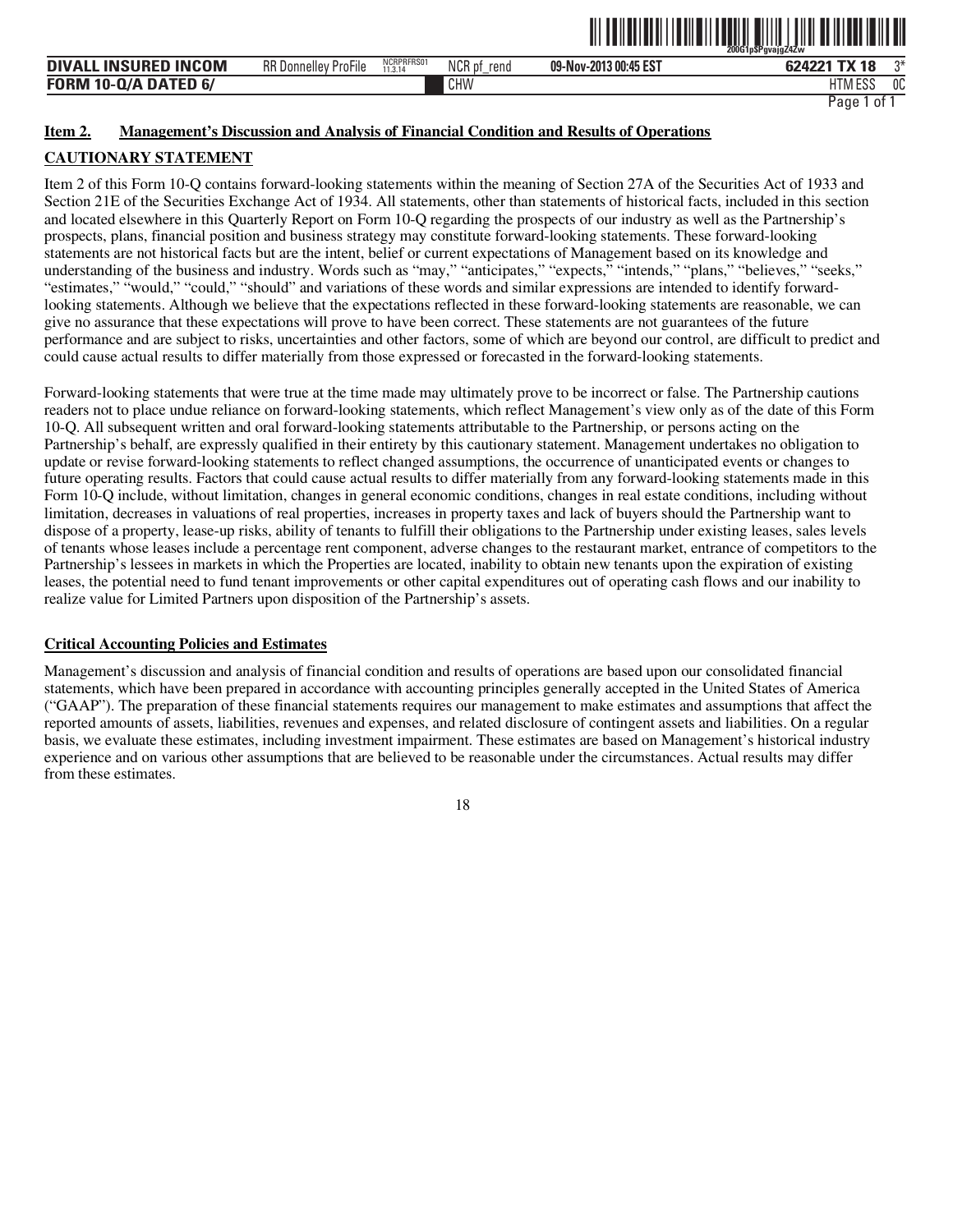|                                                         |                                        |                                              |                       | 200G1pSPqvaVP9HZS<br>_ . _ _ _   |    |
|---------------------------------------------------------|----------------------------------------|----------------------------------------------|-----------------------|----------------------------------|----|
| . INSURED INCOM<br><b>DIVALL</b>                        | .<br><b>RR</b> Donnel<br>Nev ProFile \ | BU-MWE-XNOOCR nayat0ap<br>ACXFBU-<br>11.3.14 | 09-Nov-2013 00:13 EST | <b>TY 10</b><br>624221<br>l A    | ግ* |
| <b>FORM 10-Q/A</b><br>DA <sup>.</sup><br><b>ATED 6/</b> |                                        | CHW                                          |                       | 1.500<br>ITA<br>I I I V<br>י נטע | 0C |

ˆ200G1p\$PgvaVP9HZ\$Š **200G1p\$PgvaVP9HZ\$**

The Partnership believes that its most significant accounting policies deal with:

Depreciation methods and lives- Depreciation of the Properties is provided on a straight-line basis over the estimated useful life of the buildings and improvements. While the Partnership believes these are the appropriate lives and methods, use of different lives and methods could result in different impacts on net income. Additionally, the value of real estate is typically based on market conditions and property performance, so depreciated book value of real estate may not reflect the market value of real estate assets.

Revenue recognition- Rental revenue from investment properties is recognized on the straight-line basis over the life of the respective lease when collectability is assured. Percentage rents are accrued only when the tenant has reached the sales breakpoint stipulated in the lease.

Impairment-The Partnership periodically reviews its long-lived assets, primarily real estate, for impairment whenever events or changes in circumstances indicate that the carrying amount of such assets may not be recoverable. The Partnership's review involves comparing current and future operating performance of the assets, the most significant of which is undiscounted operating cash flows, to the carrying value of the assets. Based on this analysis, if deemed necessary, a provision for possible loss is recognized.

# **Investment Properties**

As of June 30, 2013, the Partnership owned property leased to twelve fully constructed fast-food restaurants. In addition, one property is located on a parcel of land that is subject to a ground lease. The twelve tenants are composed of the following: nine Wendy's restaurants, an Applebee's restaurant, a KFC restaurant, and a Daytona's All Sports Café. The Properties are located in a total of five states.

Property taxes, general maintenance, insurance and ground rent on the Partnership's Properties are the responsibility of the tenant. However, when a tenant fails to make the required tax payments or when a property becomes vacant, the Partnership makes the appropriate property tax payments to avoid possible foreclosure of the property. In a property vacancy the Partnership pays for insurance and maintenance related to the vacant property.

Such taxes, insurance and ground rent are accrued in the period in which the liability is incurred. The Partnership leases property to one restaurant, which is located on a parcel of land where the Partnership holds a long-term ground lease, as lessee, which is set to expire in 2018. The Partnership has the option to extend the ground lease for two additional ten year periods. The Partnership owns all improvements constructed on the land (including the building and improvements) until the termination of the ground lease, at which time all constructed improvements will become the land owner's property. The tenant, KFC, is responsible for the \$3,400 per month ground lease payment per the terms of its lease with the Partnership.

There were no building improvements capitalized during the six month period ending June 30, 2013.

# **Net Income**

Net income for the three month periods ended June 30, 2013 and 2012 were \$423,996 and \$56,627 respectively. Net income for the six month periods ended June 30, 2013 and 2012 were \$450,839 and \$110,946, respectively. Net income per Limited Partnership Interest for the three month periods ended June 30, 2013 and 2012 were \$9.07 and \$1.21 respectively. Net income per Limited Partnership Interest for the six month periods ended June 30, 2013 and 2012 were approximately \$9.64 and \$2.37, respectively.

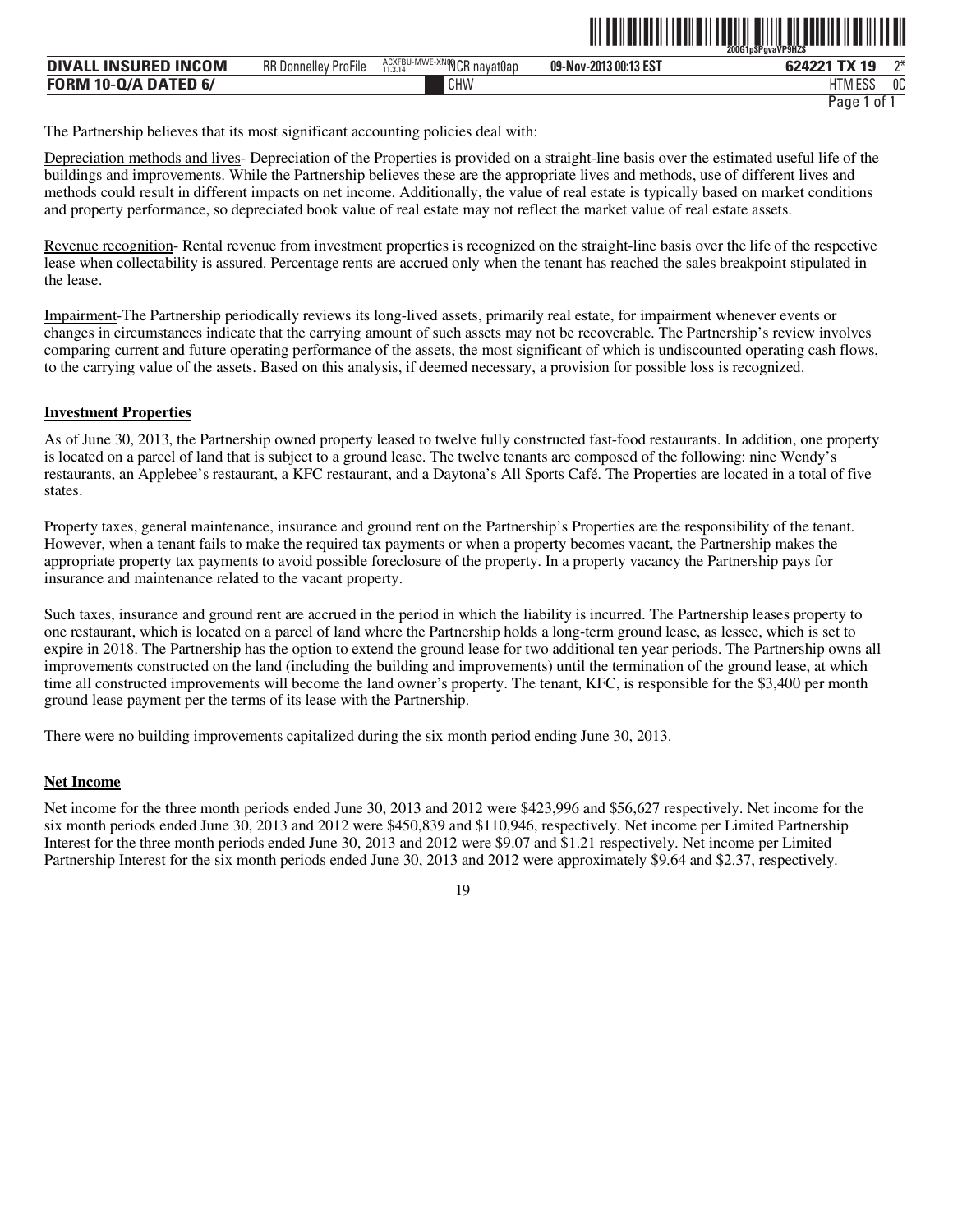|                             |                             |                                       |                       | 200G1pSPavaVV=2Z. |      |
|-----------------------------|-----------------------------|---------------------------------------|-----------------------|-------------------|------|
| DIVALL INSURED INCOM        | <b>RR Donnelley ProFile</b> | ACXFBU-MWE-XNOOCR nayat0ap<br>11.3.14 | 09-Nov-2013 00:13 EST | 624221 TX 20      | $n+$ |
| <b>FORM 10-Q/A DATED 6/</b> |                             | CHW                                   |                       | <b>HTM ESS</b>    | 0C   |

ˆ200G1p\$PgvaVV=2Z.Š **200G1p\$PgvaVV=2Z.** 

The variance is primarily the result of higher income in the 2013 periods from percentage rents and higher rents from the Applebee's property as a result of their lease extension effective November 1, 2012 as well as the gain on the sale of the condemned portion of the Mt. Pleasant, SC property. Additionally, in 2012 expenses from discontinued operations were much higher because of maintaining and securing the vacant, Phoenix, AZ property until it was sold in October 2012.

Net income for the three and six months periods ended June 30, 2013 and 2012 included the results from both operations and discontinued operations. Assets disposed of or deemed to be classified as held for sale require the reclassification of current and previous years' operations to discontinued operations in accordance with GAAP applicable to "Accounting for the Impairment or Disposal of Long Lived Assets". As such, prior year operating results for those properties considered as held for sale or properties no longer considered for sale have been reclassified to conform to the current year presentation without effecting total net income. When properties are considered held for sale, depreciation of the properties is discontinued, and the properties are valued at the lower of the depreciated cost or fair value, less costs to dispose.

# **Results of Operations**

Income from continuing operations for the three month periods ended June 30, 2013 and 2012 were \$119,658 and \$66,146, respectively. Income from continuing operations for the six month periods ended June 30, 2013 and 2012 were \$148,134 and \$133,867, respectively. See the paragraphs below for further information as to 2013 and 2012 variances of individual operating income and expense items.

# *Three month period ended June 30, 2013 as compared to the three month period ended June 30, 2012:*

*Operating Rental Income:* Rental income for the three month periods ended June 30, 2013 and 2012 were \$289,320 and \$281,025, respectively. The rental income was comprised primarily of monthly lease obligations and included adjustments for straight-line rent.

*General and Administrative Expense:* General and administrative expenses for the three month periods ended June 30, 2013 and 2012 were \$13,578 and \$27,860, respectively. General and administrative expenses were comprised of management expense, state/city registration and annual report filing fees, XBRL outsourced fees, office supplies, printing costs, outside storage expenses, copy/fax costs, postage and shipping expenses, long-distance telephone expenses, website fees, bank fees and state income tax expenses. The variance is primarily the result of lower income tax expense and printing costs in 2013 versus 2012.

*Professional services:* Professional services expenses for the three month periods ended June 30, 2013 and 2012 were \$46,370 and \$80,752, respectively. Professional services expenses were primarily comprised of investor relations data processing, investor mailings processing, website design, legal, auditing and tax preparation fees, and SEC report conversion and processing fees. The variance in professional services expenses is due primarily to the timing of services performed related to audit and tax preparation (audit and tax preparation fees can only be accrued and expensed when incurred).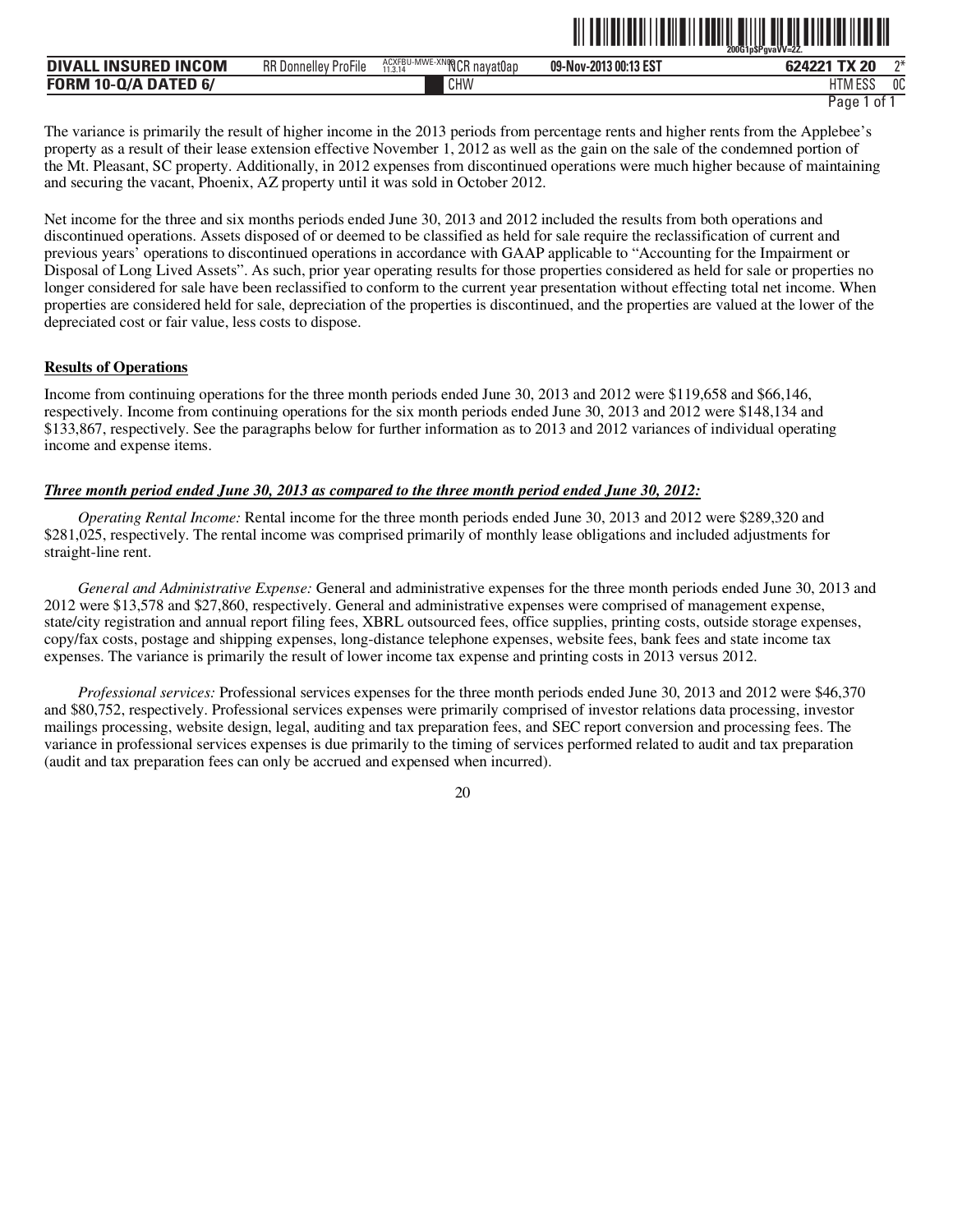| <b>DIVALL INSURED INCOM</b> | <b>RR Donnelley ProFile</b> | ACXFBU-MWE-XNO CR navat0ap<br>11.3.14 | 09-Nov-2013 00:13 EST | $\gamma^*$<br>624221 TX 21 |
|-----------------------------|-----------------------------|---------------------------------------|-----------------------|----------------------------|
| <b>FORM 10-Q/A DATED 6/</b> |                             | CHW                                   |                       | 0C<br>HTM ESS              |
|                             |                             |                                       |                       | Page<br>0t                 |

ˆ200G1p\$PgvaVZlf%FŠ **200G1p\$PgvaVZlf%F**

# *Six month period ended June 30, 2013 as compared to the six month period ended June 30, 2012:*

*Operating Rental Income:* Rental income for the six month periods ended June 30, 2013 and 2012 were \$545,524 and \$536,550, respectively. The rental income was comprised primarily of monthly lease obligations and included adjustments for straight-line rent.

Management expects total base operating rent revenues to be \$1,022,534 for the year 2013 based on operating leases currently in place. In addition, future operating rent revenues may decrease with tenant defaults and/or the reclassification of properties as properties held for sale. They may also increase with additional rents due from tenants, if those tenants experience increased sales levels, which require the payment of additional rent to the Partnership. Operating percentage rents included in rental income from operations in 2012 was \$465,406, and Management expects the 2013 percentage rents to be about 6% higher than 2012 due to the increasing sales trends for the Wendy's restaurants in the Partnership's portfolio.

*Insurance Expense:* Insurance expense for the six month periods ended June 30, 2013 and 2012 were \$2,940 and \$2,946, respectively. The 2013 and 2012 insurance expenses were related to a general liability policy. For 2013, Management expects insurance expense to be approximately \$6,000. This amount could increase upon a property insurance default by a tenant or an increase in the general liability insurance premium for the 2013/2014 insurance year that is expected to be paid in the fourth quarter of 2013.

*General and Administrative Expense:* General and administrative expenses for the six month periods ended June 30, 2013 and 2012 were \$34,607 and \$54,497, respectively. General and administrative expenses were comprised of management expense, state/city registration and annual report filing fees, office supplies, printing costs, outside storage expenses, copy/fax costs, postage and shipping expenses, long-distance telephone expenses, website fees, bank fees and state income tax expenses. Management expects the total 2013 operating general and administrative expenses to be about the same as 2012 expenses, primarily due to an increase in contractual management fees, higher postage rates and outsourced service fees offset by lower state and local income tax expenditures.

*Professional services:* Professional services expenses for the six month periods ended June 30, 2013 and 2012 were \$145,011 and \$137,298, respectively. Professional services expenses were primarily comprised of investor relations data processing, investor mailings processing, website design, legal, auditing and tax preparation fees, and SEC report conversion and processing fees. The variance in professional services expenses is primarily the result of the higher cost of XBRL detailed footnote tagging which began in late 2012. Management anticipates that the total 2013 operating professional services expenses will be approximately ten percent higher than 2012 due primarily to the cost of the biennial consent solicitation in the third quarter, and the additional SEC mandated XBRL financial statement footnotes conversion and filing requirements for the Partnership which began in the second quarter of 2012.

#### **Results of Discontinued Operations**

In accordance with FASB guidance for "Accounting for the Impairment or Disposal of Long Lived Assets", discontinued operations represent the operations of properties disposed of or classified as held for sale as well as any gain or loss recognized in their disposition. During the six month periods ended June 30, 2013 and 2012, the Partnership recognized income (loss) from discontinued operations of \$302,704 and (\$22,921), respectively.

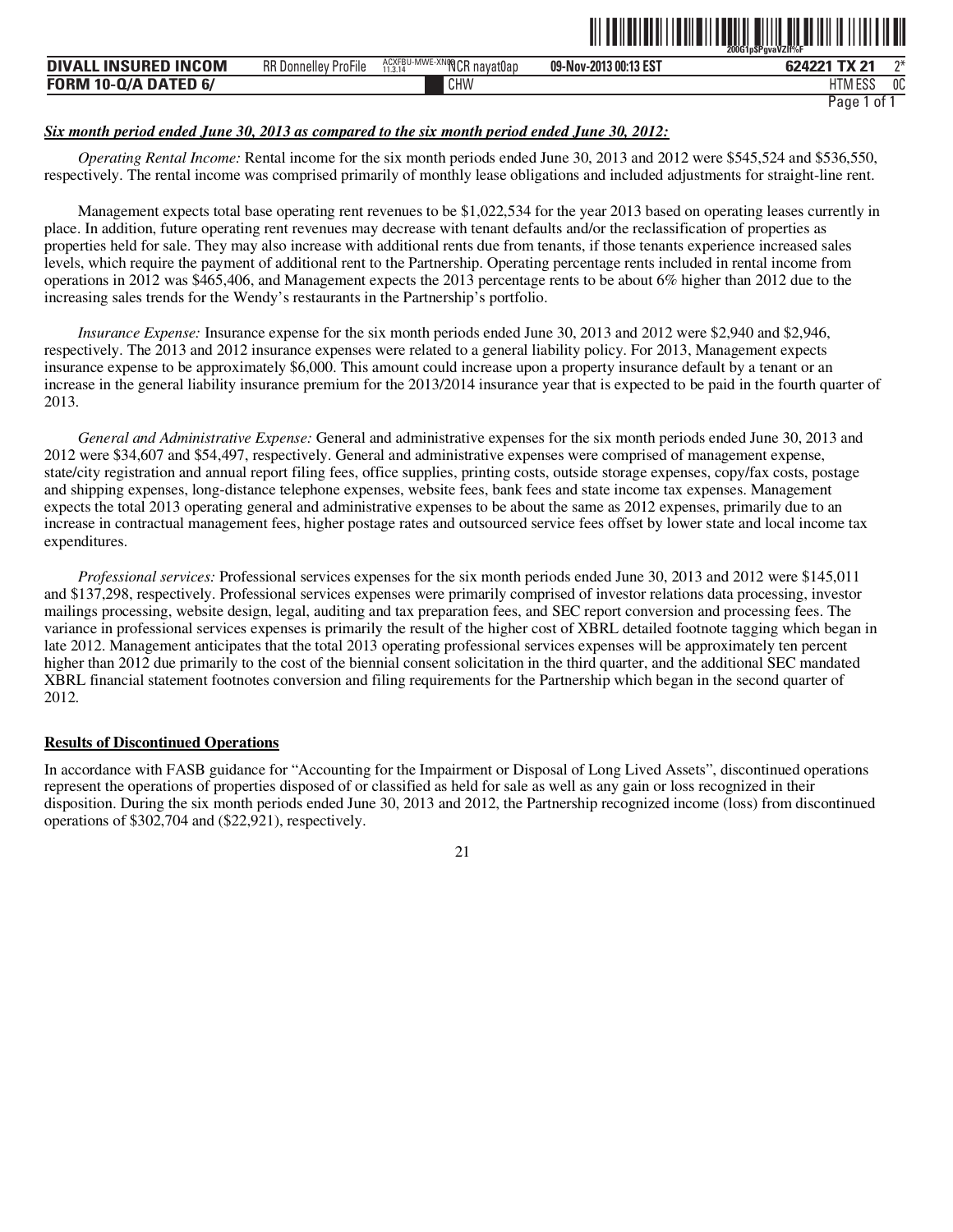|                                  |                             |                                      |                       | 200G1pSPavaVatkZl                           |      |
|----------------------------------|-----------------------------|--------------------------------------|-----------------------|---------------------------------------------|------|
| . INSURED INCOM<br><b>DIVALL</b> | <b>RR Donnelley ProFile</b> | ACXFBU-MWE-XNOCR nayat0ap<br>11.3.14 | 09-Nov-2013 00:13 EST | <b>TV</b><br>624221<br>n <sub>n</sub><br>22 | $n+$ |
| <b>FORM 10-Q/A DATED 6/</b>      |                             | CHW                                  |                       | <b>HTM ESS</b>                              | 0C   |
|                                  |                             |                                      |                       | Page<br>0t                                  |      |

**TIL EEN FILIEN IN FILIEN EN FERIHEN EN DIE DIE IN DIE IN DIE IN DIE EEN** 

A summary of significant developments as of June 30, 2013, can be found above, in Item 1, Subsequent Events and Item 2, Investment Properties.

#### **Cash Flow Analysis**

Net cash flows provided by operating activities for the six month periods ended June 30, 2013 and 2012 were \$623,586 and \$607,369, respectively. The variance in cash provided by operating activities from 2013 to 2012 is primarily the result of higher net income and accrued percentage rents in 2013 versus 2012, offset by an increase in the security deposits escrow in 2013.

Cash flows (used in) provided from investing activities for the six month periods ended June 30, 2013 and 2012 were (\$4,267) and \$13,134, respectively. The 2013 and 2012 amounts were comprised of the receipt of note receivable principal payments from the Buyer's Note in relation to the 2009 sale of the Panda Buffet property, and a small recovery from a former general partner in 2012. The 2013 amount also includes the amount due from the County of Charleston, SC relating to the sale of the condemned land in the second quarter, offset by the deferred tenant award proceeds and the net proceeds from the sale of the condemned land. See Note 3 Investment Properties and Note 13 Subsequent Events for more information.

For the six month period ended June 30, 2013, cash flows used in financing activities was \$1,126,803 and consisted of aggregate Limited Partner distributions of \$1,125,000, which included \$292,827 in net sale proceeds from the October 2012 sale of the vacant Phoenix, AZ property, \$465,407 in 2012 percentage rents and \$45,810 in Buyer's Note principal payments received in relation to the 2009 sale of the Panda Buffet property, and General Partner distributions of \$1,803. For the six month period ended June 30, 2012, cash used in financing activities was \$875,444 and consisted of aggregate Limited Partner distributions of \$875,000, which included net sale proceeds of approximately \$444,000 from the November 2011 sale of the Denny's, Phoenix, AZ property and \$13,943 in Buyer's Note principal payments received in relation to the 2009 sale of the Panda Buffet property, and General Partner distributions of \$444. Distributions have been and will continue to be made in accordance with the Partnership Agreement.

#### **Liquidity and Capital Resources**

The Partnership's cash balance was \$185,736 at June 30, 2013. Cash of \$115,000, including \$8,373 in Buyer's Note principal and interest payments received, is anticipated to be used to fund the anticipated third quarter of 2013 aggregate distribution to Limited Partners in August of 2013, and cash of \$32,676 is anticipated to be used for the payment of quarter-end accrued liabilities, net of property tax cash escrow, which are included in the balance sheets. The remainder represents amounts deemed necessary to allow the Partnership to operate normally.

The Partnership's principal demands for funds are expected to be for the payment of operating expenses and distributions. Management anticipates that cash generated through the operations of the Partnership's Properties and sales of Properties (including amounts received through the settlement of the condemnation proceeding in South Carolina described elsewhere in this Form 10-Q) will primarily provide the sources for future Partnership liquidity and Limited Partner distributions. During the process of leasing the Properties, the Partnership may experience competition from owners and managers of other properties. As a result, in connection with negotiating tenant leases, along with recognizing market conditions, Management may offer rental concessions, or other inducements, which may have an adverse impact on the results of the Partnership's operations. The Partnership is also in competition with sellers of similar properties to locate suitable purchasers for its Properties. The two primary liquidity risks in the absence of mortgage debt are the Partnership's inability to collect rent receivables and near or chronic

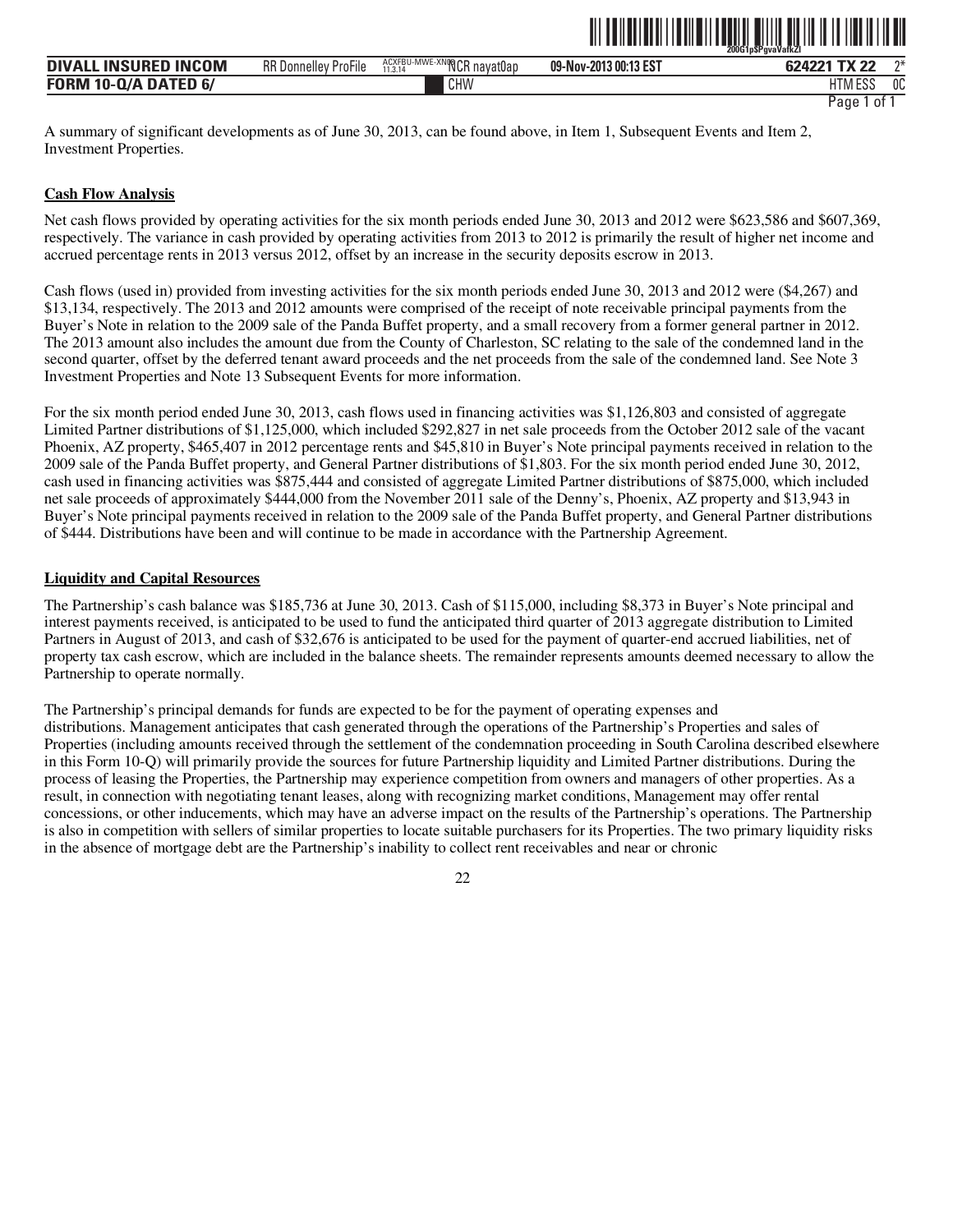| . INSURED INCOM<br><b>DIVALL</b> | <b>RR Donnelley ProFile</b> | ACXFBU-MWE-XNOCR nayat0ap<br>11.3.14 | 09-Nov-2013 00:13 EST | ግ*<br>624221 TX 23                             |
|----------------------------------|-----------------------------|--------------------------------------|-----------------------|------------------------------------------------|
| <b>FORM 10-Q/A DATED 6/</b>      |                             | CHW                                  |                       | <sub>0</sub> C<br>11T11F00<br>EJ.<br>. I I IVI |
|                                  |                             |                                      |                       | 0t<br>Page                                     |

property vacancies. The amount of cash to be distributed to our Limited Partners is determined by the General Partner and is dependent on a number of factors, including funds available for payment of distributions, capital expenditures, and taxable income recognition matching, which is primarily attributable to percentage rents and property sales.

As of June 30, 2013, the current twelve operating Properties were leased 100 percent. In addition, the Partnership collected 100% of its base rent from current operating tenants for the period ended June 30, 2013 and the fiscal year ended December 31, 2012, which we believe is a good indication of overall tenant quality and stability. No leases are set to expire within 2013.

Nine of the Partnership's twelve properties operate as Wendy's fast food restaurants and are franchises of the international Wendy's Company. Operating base rents from the nine Wendy's leases comprised approximately 75% of the total 2013 operating base rents todate. At December 31, 2012, additional 2012 percentage rents totaled \$465,406, of which, \$456,895 were unbilled and accrued in relation to the Wendy's properties. Therefore, during the fiscal year 2012, the Partnership generated approximately 82% of its total operating revenues from the nine properties. Additionally, as of June 30, 2013, the nine Properties exceeded 75% of the Partnership's total properties, both by asset value and number. One of the Wendy's leases is set to expire in November 2016, another seven are set to expire in November 2021, with a ninth lease set to expire in November 2026.

Since more than 75% of the Partnership's Properties, both by historical asset value and number, are leased to Wendy's franchises, the financial status of the three tenants may be considered relevant to investors. At the request of the Partnership, Wendgusta, Wendcharles I and Wendcharles II provided the Partnership with a copy of their reviewed financial statements for the fiscal years ended December 30, 2012 and December 25, 2011. Those reviewed financial statements prepared by Wendgusta's, Wendcharles I's and Wendcharles II's accountants are attached as Exhibit 99.0, 99.1 and 99.2, respectively, to the Partnership's December 31, 2012 Annual Report on Form 10-K, filed with the SEC on March 22, 2013. The Partnership has no rights to audit or review Wendgusta's or Wendcharles I's or Wendcharles II's financial statements and the Partnership's independent registered public accounting firm has not audited or reviewed the financial statements received from Wendgusta, Wendcharles I or Wencharles II.

# **Disposition Policies**

Management intends to hold the Partnership Properties until such time as sale or other disposition appears to be advantageous to achieve the Partnership's investment objectives or until it appears that such objectives will either currently not be met or not be met in the future. In deciding whether to sell properties, Management considers factors such as potential capital appreciation or depreciation, cash flow and federal income tax considerations, including possible adverse federal income tax consequences to the Limited Partners. The General Partner may exercise its discretion as to whether and when to sell a property, and there is no obligation to sell properties at any particular time, except upon Partnership termination on November 30, 2020 or if Limited Partners holding a majority of the units vote to liquidate and dissolve the Partnership in response to a formal consent solicitation to liquidate the Partnership.

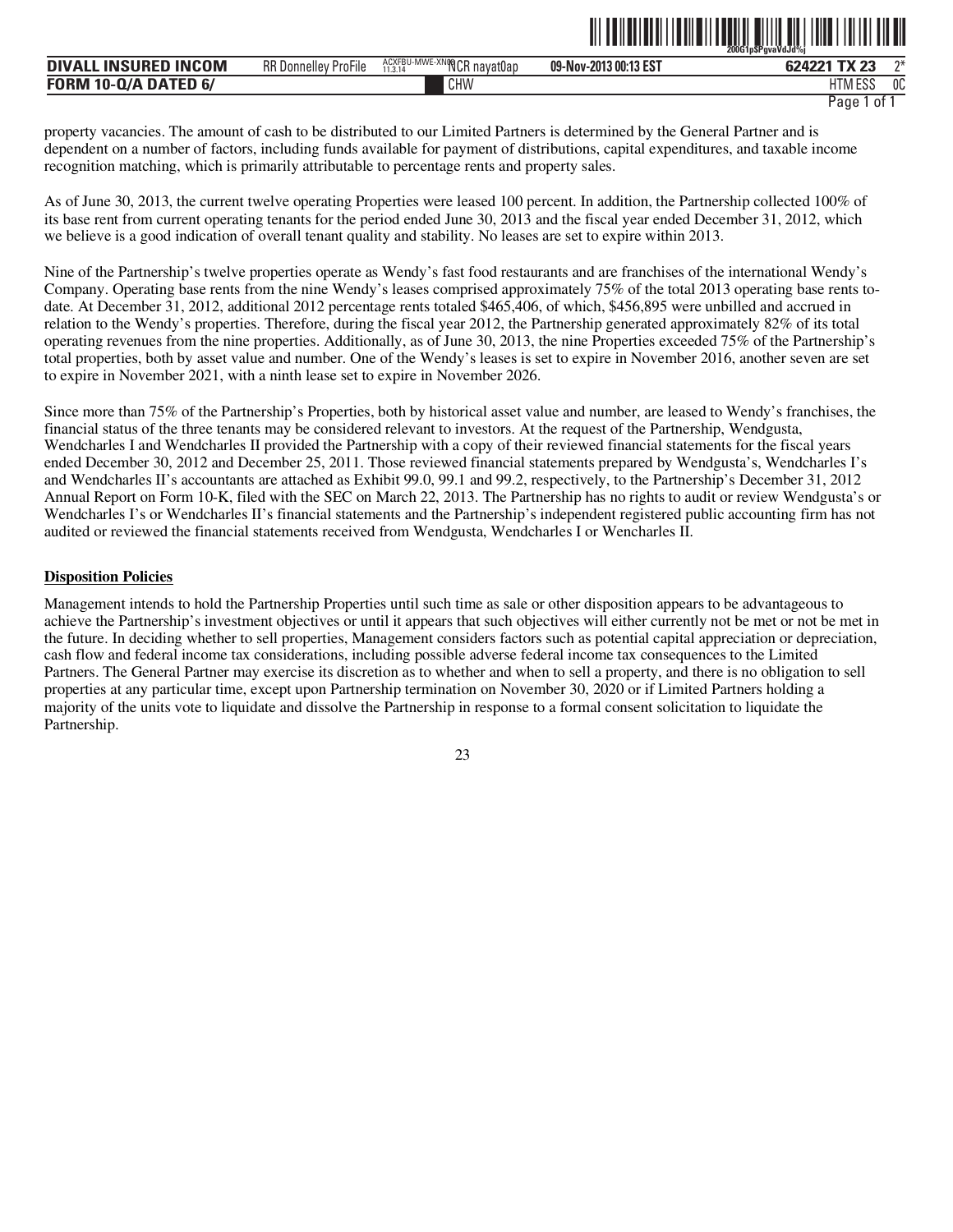|                                                |                             |                       |                |                       | <b>200G1pSPgvajsLz%K</b> |    |
|------------------------------------------------|-----------------------------|-----------------------|----------------|-----------------------|--------------------------|----|
| <b>INCOM</b><br><b>INSURED</b><br><b>DIVAI</b> | <b>RR Donnelley ProFile</b> | NCRPRFRS01<br>11.3.14 | NCR pf<br>rend | 09-Nov-2013 00:45 EST | <b>TX 24</b><br>624221   | ገ* |
| <b>FORM 10-Q/A DATED 6/</b>                    |                             |                       | CHW            |                       | HTM ESS                  | 0C |

ˆ200G1p\$PgvajsLz%KŠ **200G1p\$PgvajsLz%K**

# **Item 3. Quantitative and Qualitative Disclosure About Market Risk**

As a smaller reporting company, the Partnership is not required to provide the information required by Item 305 of Regulation S-K.

# **Item 4. Controls and Procedures**

Controls and Procedures

As of June 30, 2013, the Partnership's Management, and the Partnership's principal executive officer and principal financial officer have concluded that the Partnership's disclosure controls and procedures (as defined in Rule 13a-15(e) under the Securities Exchange Act of 1934, as amended) as of the end of the period covered by this report were effective based on the evaluation of these controls and procedures as required by paragraph (b) of Rule 13a-15 under the Securities Exchange Act of 1934, as amended.

Changes in Internal Control over Financial Reporting

There has been no change in the Partnership's internal control over financial reporting (as such term is defined in Rule 13a-15(f) under the Exchange Act) that occurred during the fiscal quarter ending June 30, 2013 that has materially affected, or is reasonably likely to materially affect, the Partnership's internal control over financial reporting.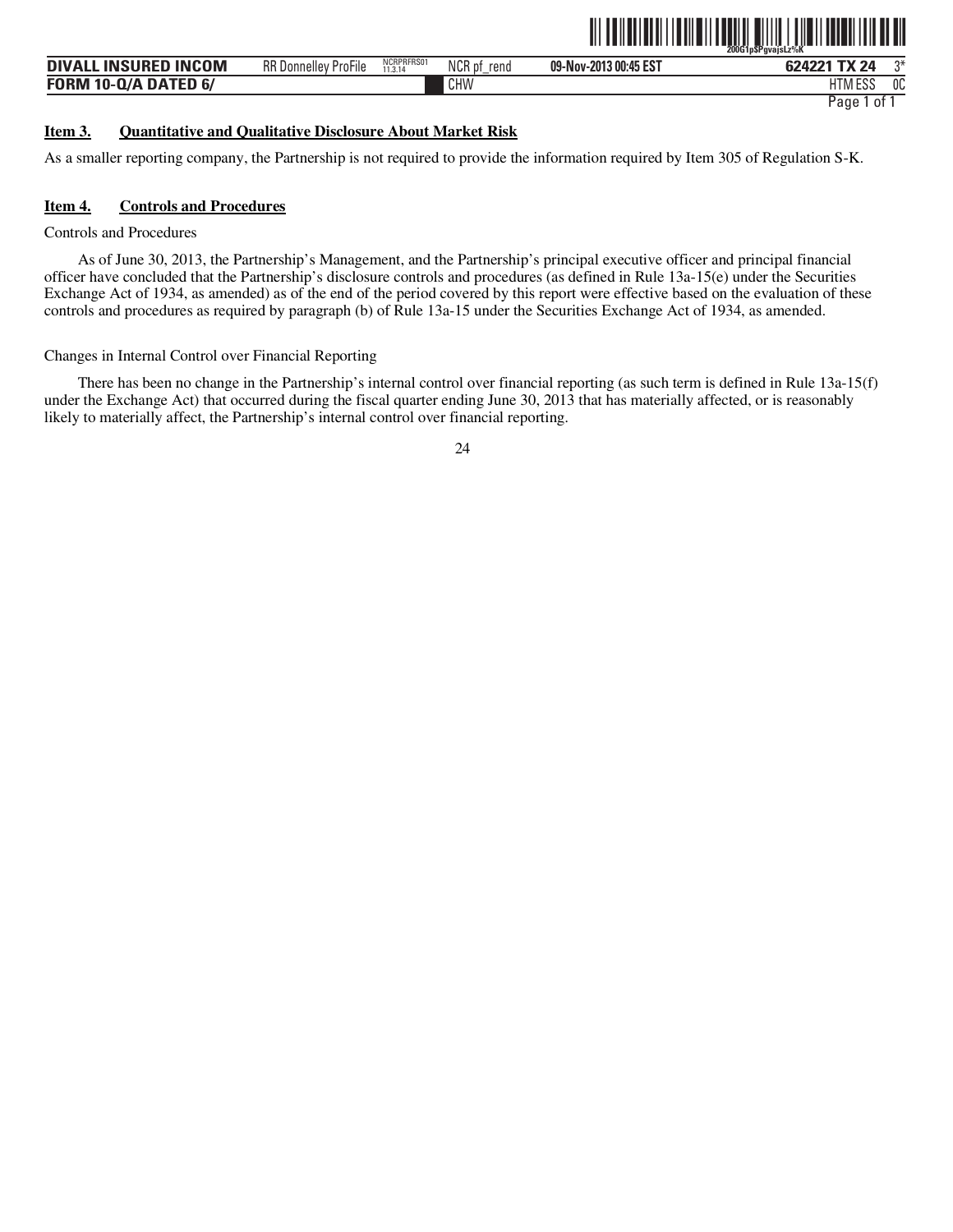

| <b>INSURED INCOM</b><br><b>DIVALL</b> | $-\cdot$ .<br>RR D<br>ProFile<br>. Donnellev | NCRPRFRS01<br>11.3.14 | NCR pt<br>rend | 09-Nov-2013 00:45 EST | 624221 TX 25            | ⁄l* |
|---------------------------------------|----------------------------------------------|-----------------------|----------------|-----------------------|-------------------------|-----|
| <b>FORM 10-Q/A DATED 6/</b>           |                                              |                       | CHW            |                       | $F^{\alpha}$<br>HIM ESS | 0C  |

# **PART II—OTHER INFORMATION**

#### **Item 1. Legal Proceedings**

On April 22, 2013 the County of Charleston, S.C. and the Partnership and Wendcharles I, LLC (the "Tenant") settled a condemnation proceeding initiated by the County of Charleston on October 12, 2011, which resulted in a partial taking for roadway expansion of the Wendy's - Mt. Pleasant property owned by the Partnership and leased by Tenant under an assumption of the original lease, as amended (the "Lease"). The Partnership and Tenant settled the condemnation action for the sum of \$871,500 as well as the widening of the remaining curb cut at the property by the County. The settlement was approved by the Charleston County Court of Common Pleas on May 31, 2013. The net settlement amount (after the payment of certain contingent fees and expenses) is \$724,247. Pursuant to an agreement entered into between the Partnership and Tenant on July 19, 2013, such proceeds will be shared by the Partnership equally with the Tenant over the existing term of the Lease through the commencement date of the option term exercised.

#### **Item 1a. Risk Factors**

Not Applicable.

# **Item 2. Unregistered Sales of Equity Securities and Use of Proceeds**

None.

| Item 3. |  |  |  | <b>Defaults Upon Senior Securities</b> |
|---------|--|--|--|----------------------------------------|
|---------|--|--|--|----------------------------------------|

None.

# **Item 5. Other Information**

None.

#### **Item 6. Exhibits**

(a) Listing of Exhibits

- 3.1 Certificate of Limited Partnership dated November 20, 1987, filed as Exhibit 3.7 to the Partnership Annual Report on Form 10- K filed March 22, 2013, Commission File 0-17686, and incorporated herein by reference.
- 4.1 Agreement of Limited Partnership dated as of November 20, 1987, amended as of November 25, 1987, and February 20, 1988, filed as Exhibit 3A to Amendment No. 1 to the Partnership's Registration Statement on Form S-11 as filed on February 22, 1988, and incorporated herein by reference.
- 4.2 Amendments to Amended Agreement of Limited Partnership dated as of June 21, 1988, included as part of Supplement dated August 15, 1988, filed under Rule 424(b)(3), incorporated herein by reference.
- 4.3. Amendment to Amended Agreement of Limited Partnership dated as of February 8, 1993, filed as Exhibit 3.3 to the Partnership's 10-K for the year ended December 31, 1992, Commission File 0-17686, and incorporated herein by reference.
- 4.4 Amendment to Amended Agreement of Limited Partnership dated as of May 26, 1993, filed as Exhibit 3.4 to the Partnership's 10-K for the year ended December 31, 1993, Commission File 0-17686, and incorporated herein by reference.
- 4.5 Amendment to Amended Agreement of Limited Partnership dated as of June 30, 1994, filed as Exhibit 3.5 to the Partnership's 10-K for the year ended December 31, 1994, Commission File 0-17686, and incorporated herein by reference.
- 4.6 Amendment to Amended Agreement of Limited Partnership dated as of November 9, 2009, filed as Exhibit 4.1 to the Partnership Quarterly Report on Form 10-Q filed November 12, 2009, Commission File 0-17686, and incorporated herein by reference.
- 31.1 302 Certification of Principal Financial Officer
- 31.2 302 Certification of Principal Executive Officer
- 32.1 Certification of Periodic Financial Report Pursuant to 18 U.S.C. Section 1350.
- 99.1 Correspondence to the Limited Partners, dated August 15, 2013, filed as Exhibit 99.1 to the Partnership Quarterly Report on Form 10-Q, filed on August 12, 2013 and incorporated herein by reference.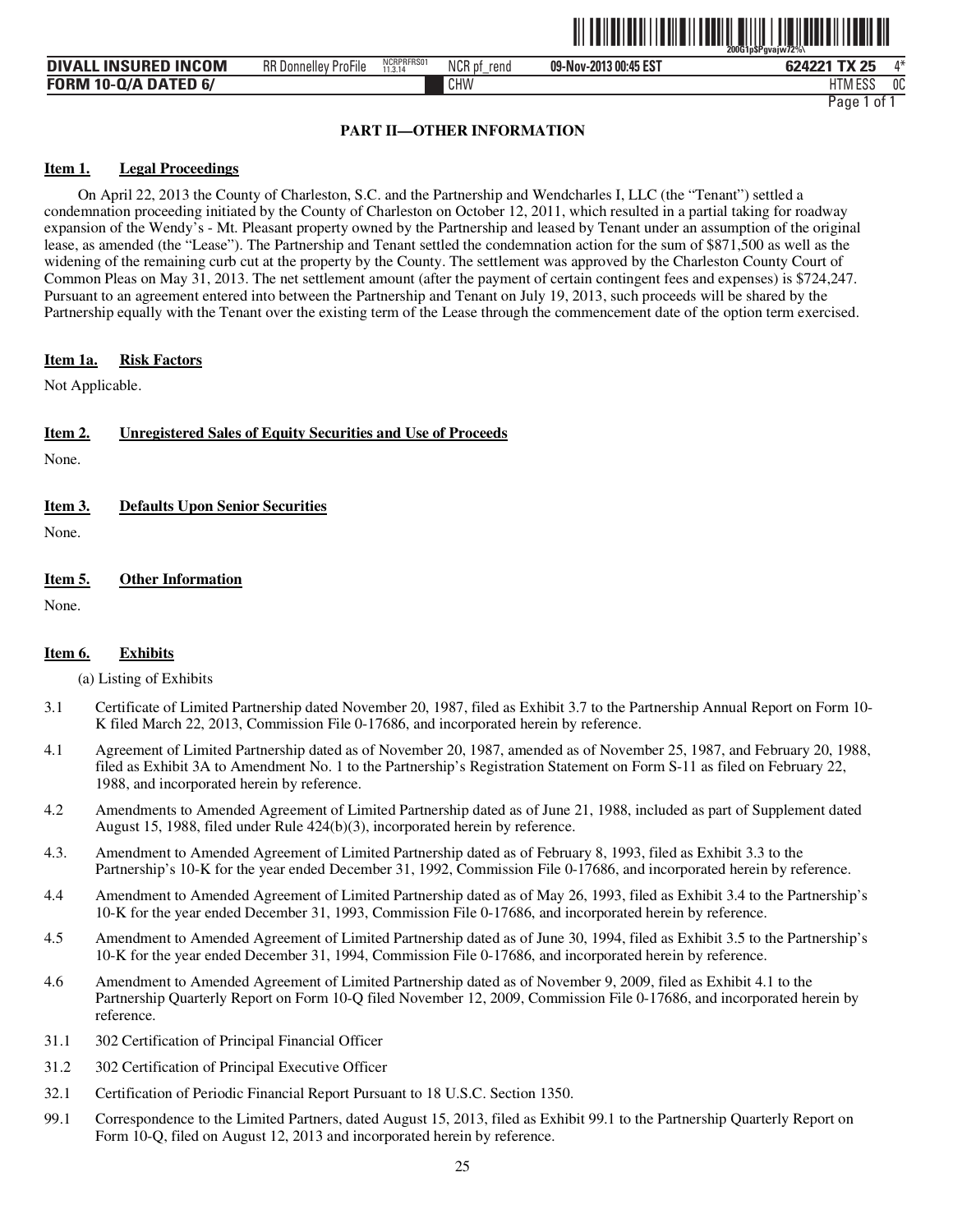|--|--|

| CHW<br>11T11F00<br><b>FORM 10-Q/A DATED 6/</b><br>പാറ<br>1 V I | <b>INSURED INCOM</b><br><b>DIVAL</b> | <b>RR Donnelley ProFile</b> | ADYFT<br><sup>U-MWE-XNQ</sup> NCR nayat0ap<br>ALXFBU<br>11 2 14 | 09-Nov-2013 00:13 EST | 624221 TX 26 | C* |
|----------------------------------------------------------------|--------------------------------------|-----------------------------|-----------------------------------------------------------------|-----------------------|--------------|----|
|                                                                |                                      |                             |                                                                 |                       |              | 0C |

Page 1 of 1

101 The following materials from the Partnership's Quarterly Report on Form 10-Q for the quarter ended June 30, 2013, formatted in XBRL (Extensible Business Reporting Language) are incorporated herein by reference: (i) Condensed Balance Sheets at June 30, 2013 and December 31, 2012, (ii) Condensed Statements of Income for the three and six month periods ended June 30, 2013 and 2012, (iii) Condensed Statement of Cash Flows for the three and six month periods ended June 30, 2013 and (iv) Notes to the Condensed Financial Statements.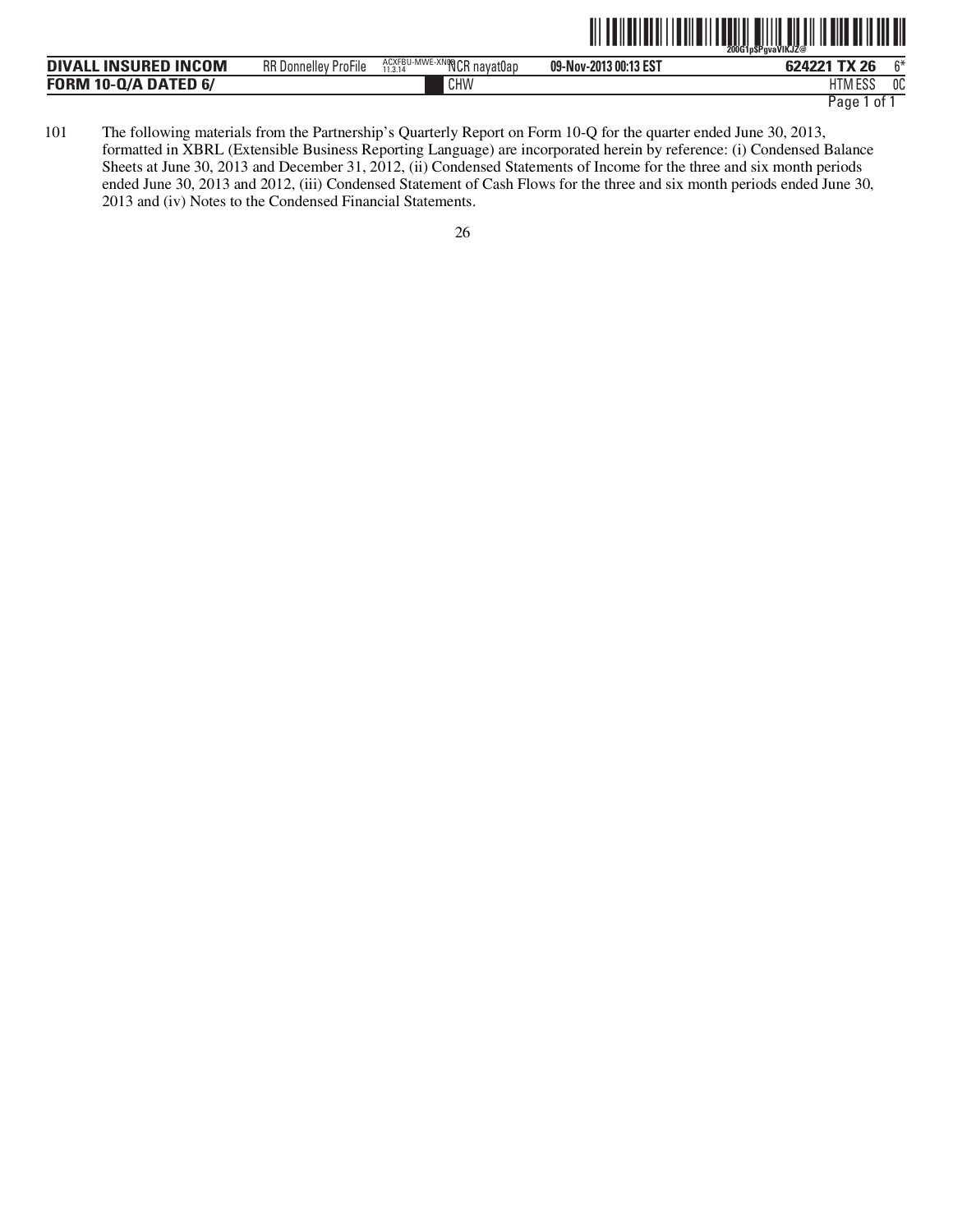

| CHW<br>TTABFAC<br><b>FORM 10-Q/A DATED 6/</b><br>HIM ESS | L INSURED INCOM<br><b>DIVALL</b> | $-\cdot$ .<br><b>RR</b> Donnelley<br>ProFile | ACXFBU-MWE-XNOOCR<br>' alamm0an<br>11.3.14 | 09-Nov-2013 00:59 EST | 624221 TX 27 | $7*$ |
|----------------------------------------------------------|----------------------------------|----------------------------------------------|--------------------------------------------|-----------------------|--------------|------|
|                                                          |                                  |                                              |                                            |                       |              | 0C   |

# **SIGNATURES**

Pursuant to the requirements of the Securities Exchange Act of 1934, the Registrant has duly caused this report to be signed on its behalf by the undersigned, thereunto duly authorized.

# **DIVALL INSURED INCOME PROPERTIES 2 LIMITED PARTNERSHIP**

By: /s/ Lynette L. DeRose Lynette L. DeRose (Chief Financial Officer and Duly Authorized Officer of the Partnership)

Date: November 12, 2013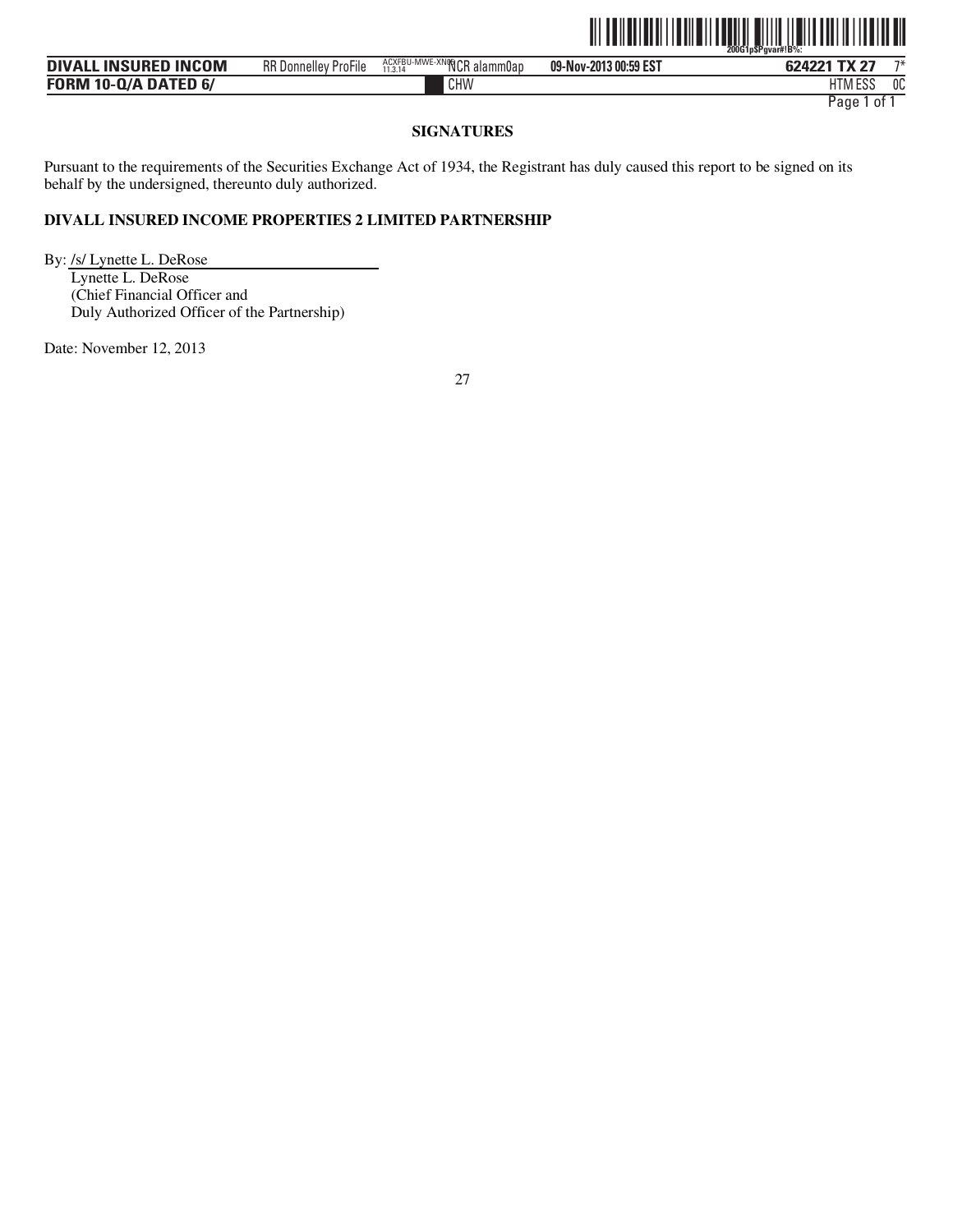

**DIVALL INSURED INCOM** BR Donnelley Profile ACXEBU-MWE-XN/QCR navat0ap 09-Nov-2013 00:14 EST 624221 EX31 **FORM 10-Q/A DATED 6/ 09-Nov-2013 00:14 EST** CHW FILM THE CHANNEL CHANNEL CHANNEL CHANNEL CHANNEL CHANNEL CHANNEL CHANNEL CHANNEL CHANNEL CHANNEL CHANNEL CHANNEL CHANNEL CHANNEL CHANNEL CHANNEL CHANNEL CHANNEL CHANNEL CHANNEL CHANNEL CHANNEL CHANNEL CHANNEL CHANNEL C RR Donnelley ProFile ACXFBU-MWE-XN08 11.3.14

HTM ESS 0C Page 1 of

**Exhibit 31.1** 

# **DIVALL INSURED INCOME PROPERTIES 2 LIMITED PARTNERSHIP**

# **CERTIFICATIONS**

I, Lynette L. DeRose, certify that:

- 1. I have reviewed this quarterly report on Form 10-Q/A of DiVall Insured Income Properties 2 Limited Partnership;
- 2. Based on my knowledge, this quarterly report does not contain any untrue statement of a material fact or omit to state a material fact necessary to make the statements made, in light of the circumstances under which such statements were made, not misleading with respect to the period covered by this report;
- 3. Based on my knowledge, the financial statements, and other financial information included in this report, fairly present in all material respects the financial condition, results of operations and cash flows of the registrant as of, and for, the periods presented in this report;
- 4. The Registrant's other certifying officer and I are responsible for establishing and maintaining disclosure controls and procedures (as defined in Exchange Act Rules 13a-15(e) and 15d-15(e)) and internal control over financial reporting (as defined in Exchange Act Rules 13a-15(f) and 15d-15(f)) for the registrant and have:
	- a) Designed such disclosure controls and procedures, or caused such disclosure controls and procedures to be designed under our supervision**,** to ensure that material information relating to the registrant, including its consolidated subsidiaries, is made known to us by others within those entities, particularly during the period in which this report is being prepared;
	- b) Designed such internal control over financial reporting, or caused such internal control over financial reporting to be designed under our supervision, to provide reasonable assurance regarding the reliability of financial reporting and the preparation of financial statements for external purposes in accordance with generally accepted accounting principles.
	- c) Evaluated the effectiveness of the registrant's disclosure controls and procedures and presented in this report our conclusions about the effectiveness of the disclosure controls and procedures, as of the end of the period covered by this report based on such evaluation;
	- d) Disclosed in this report any change in the registrant's internal control over financial reporting that occurred during the registrant's most recent fiscal quarter (the registrant's fourth fiscal quarter in the case of an annual report) that has materially affected, or is reasonably likely to materially affect, the registrant's internal control over financial reporting; and
- 5. The registrant's other certifying officer and I have disclosed, based on our most recent evaluation of internal control over financial reporting, to the registrant's auditors and the audit committee of the registrant's board of directors (or persons performing the equivalent functions):
	- a) All significant deficiencies and material weaknesses in the design or operation of internal control over financial reporting which are reasonably likely to adversely affect the registrant's ability to record, process, summarize and report financial information; and
	- b) Any fraud, whether or not material, that involves management or other employees who have a significant role in the registrant's internal control over financial reporting.

Dated: November 12, 2013 By: /s/ Lynette L. DeRose

Chief Financial Officer of the Partnership (principal financial officer of the registrant)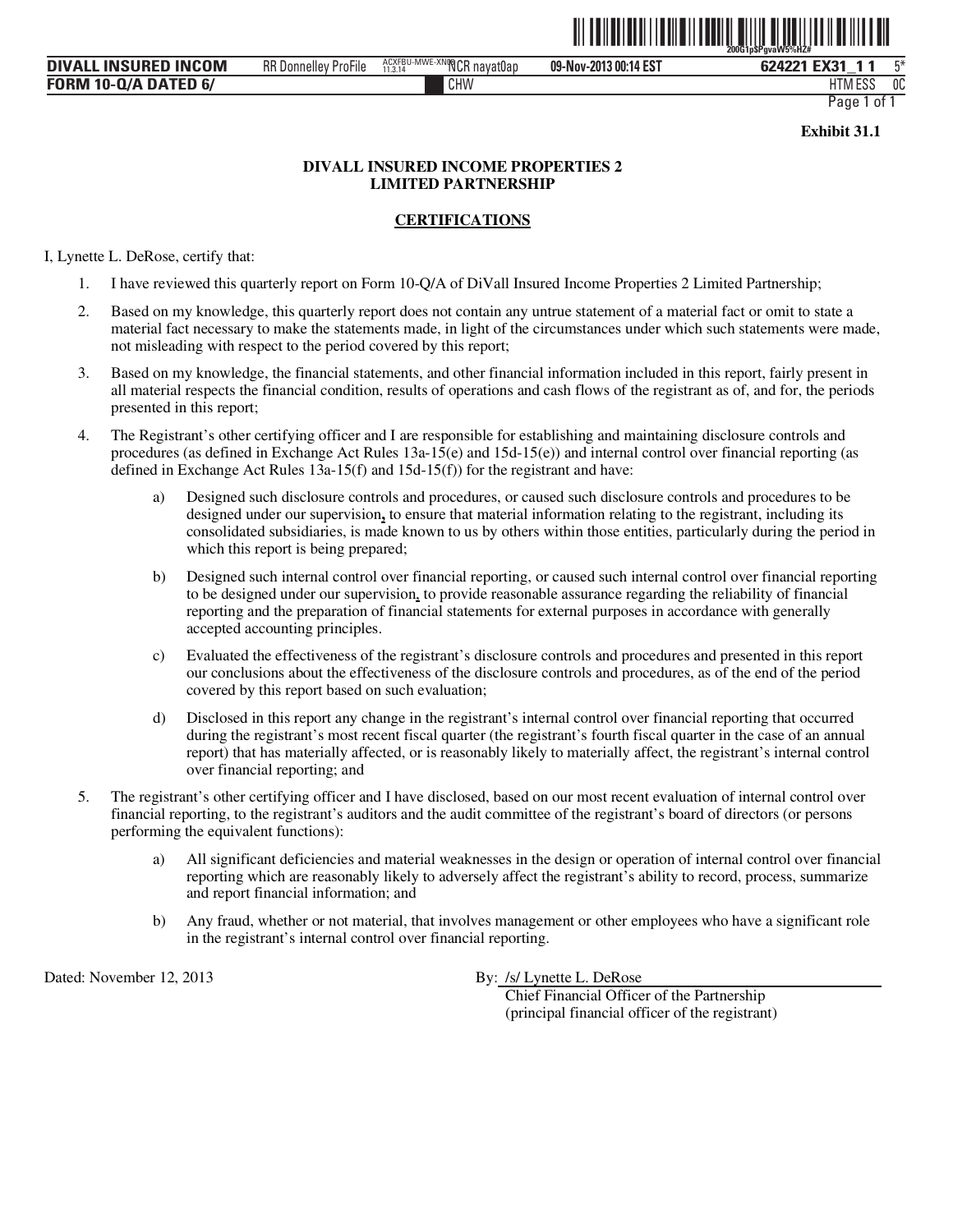

| . INSURED INCOM<br><b>DIVALL</b> | $-\cdot$ .<br><b>RR</b> Donnelley<br>ProFile | ACXFBU-MWE-XNOOCR nayat0ap | 09-Nov-2013 00:14 EST | <b>EX31</b><br>624221 | $\sim$ |
|----------------------------------|----------------------------------------------|----------------------------|-----------------------|-----------------------|--------|
| <b>FORM 10-Q/A DATED 6/</b>      |                                              | CHW                        |                       | HIM ESS               | 0C     |

**Exhibit 31.2** 

# **DIVALL INSURED INCOME PROPERTIES 2 LIMITED PARTNERSHIP**

# **CERTIFICATIONS**

I, Bruce A. Provo, certify that:

- 1. I have reviewed this quarterly report on Form 10-Q/A of DiVall Insured Income Properties 2 Limited Partnership;
- 2. Based on my knowledge, this quarterly report does not contain any untrue statement of a material fact or omit to state a material fact necessary to make the statements made, in light of the circumstances under which such statements were made, not misleading with respect to the period covered by this report;
- 3. Based on my knowledge, the financial statements, and other financial information included in this report, fairly present in all material respects the financial condition, results of operations and cash flows of the registrant as of, and for, the periods presented in this report;
- 4. The Registrant's other certifying officer and I are responsible for establishing and maintaining disclosure controls and procedures (as defined in Exchange Act Rules 13a-15(e) and 15d-15(e)) and internal control over financial reporting (as defined in Exchange Act Rules 13a-15(f) and 15d-15(f)) for the registrant and have:
	- a) Designed such disclosure controls and procedures, or caused such disclosure controls and procedures to be designed under our supervision**,** to ensure that material information relating to the registrant, including its consolidated subsidiaries, is made known to us by others within those entities, particularly during the period in which this report is being prepared;
	- b) Designed such internal control over financial reporting, or caused such internal control over financial reporting to be designed under our supervision, to provide reasonable assurance regarding the reliability of financial reporting and the preparation of financial statements for external purposes in accordance with generally accepted accounting principles.
	- c) Evaluated the effectiveness of the registrant's disclosure controls and procedures and presented in this report our conclusions about the effectiveness of the disclosure controls and procedures, as of the end of the period covered by this report based on such evaluation;
	- d) Disclosed in this report any change in the registrant's internal control over financial reporting that occurred during the registrant's most recent fiscal quarter (the registrant's fourth fiscal quarter in the case of an annual report) that has materially affected, or is reasonably likely to materially affect, the registrant's internal control over financial reporting; and
- 5. The registrant's other certifying officer and I have disclosed, based on our most recent evaluation of internal control over financial reporting, to the registrant's auditors and the audit committee of the registrant's board of directors (or persons performing the equivalent functions):
	- a) All significant deficiencies and material weaknesses in the design or operation of internal control over financial reporting which are reasonably likely to adversely affect the registrant's ability to record, process, summarize and report financial information; and
	- b) Any fraud, whether or not material, that involves management or other employees who have a significant role in the registrant's internal control over financial reporting.

Dated: November 12, 2013 By: /s/ Bruce A. Provo

President, and Chief Executive Officer of the Provo Group, Inc., the General Partner of the Partnership (principal executive officer of the registrant)